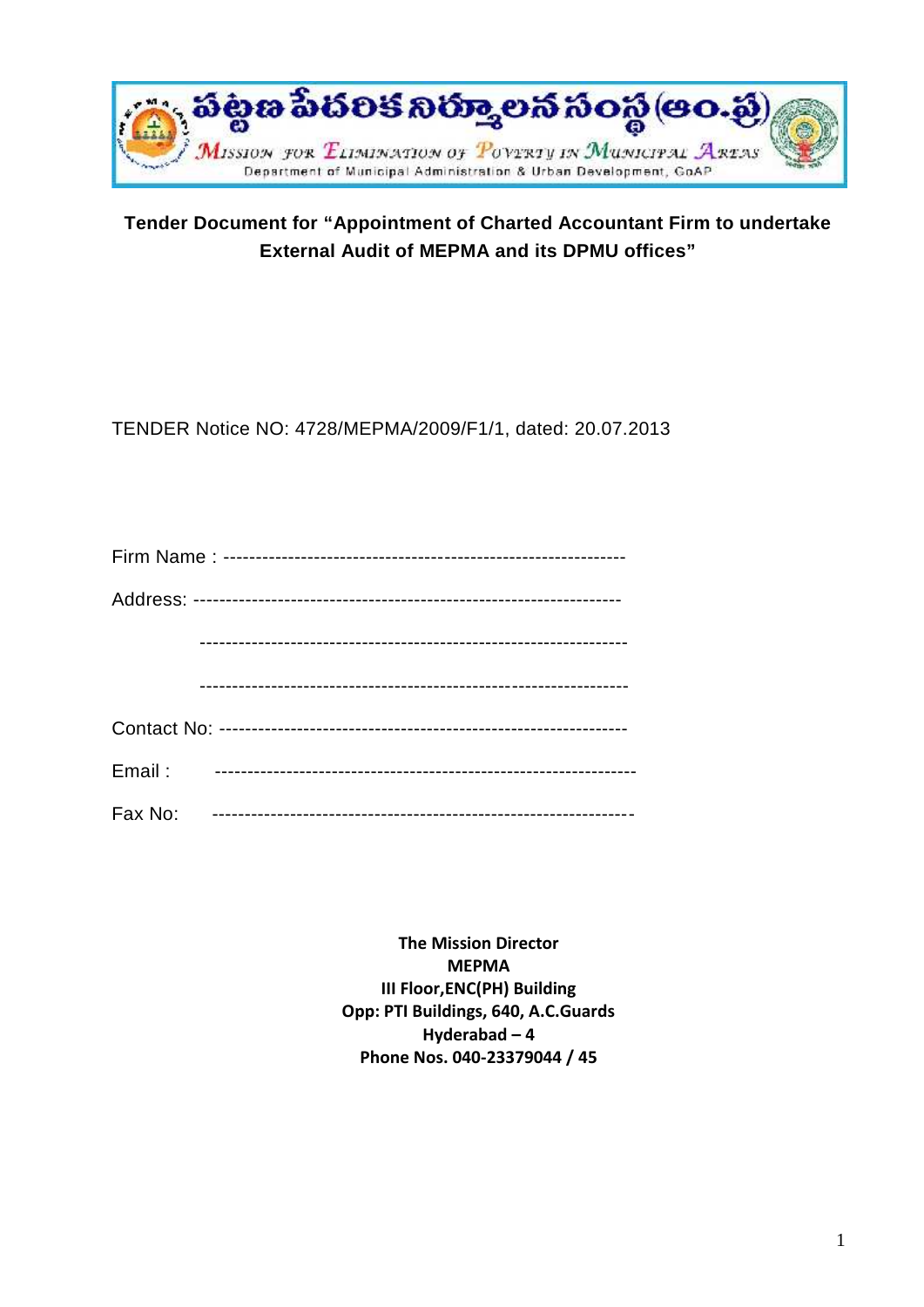# **TABLE OF CONTENTS**

| Section | Title                                 |  |
|---------|---------------------------------------|--|
| I       | <b>Notice Inviting Tender</b>         |  |
|         | <b>Bidder's Information Sheet</b>     |  |
| Ш       | <b>Instructions to Bidders</b>        |  |
| Ш       | <b>General Conditions of Contract</b> |  |
| IV      | <b>Special Conditions of Contract</b> |  |
| V       | FINANCIAL BID                         |  |
|         | Annexure: List of DPMUs               |  |
|         | <b>TERMS OF REFERENCE</b>             |  |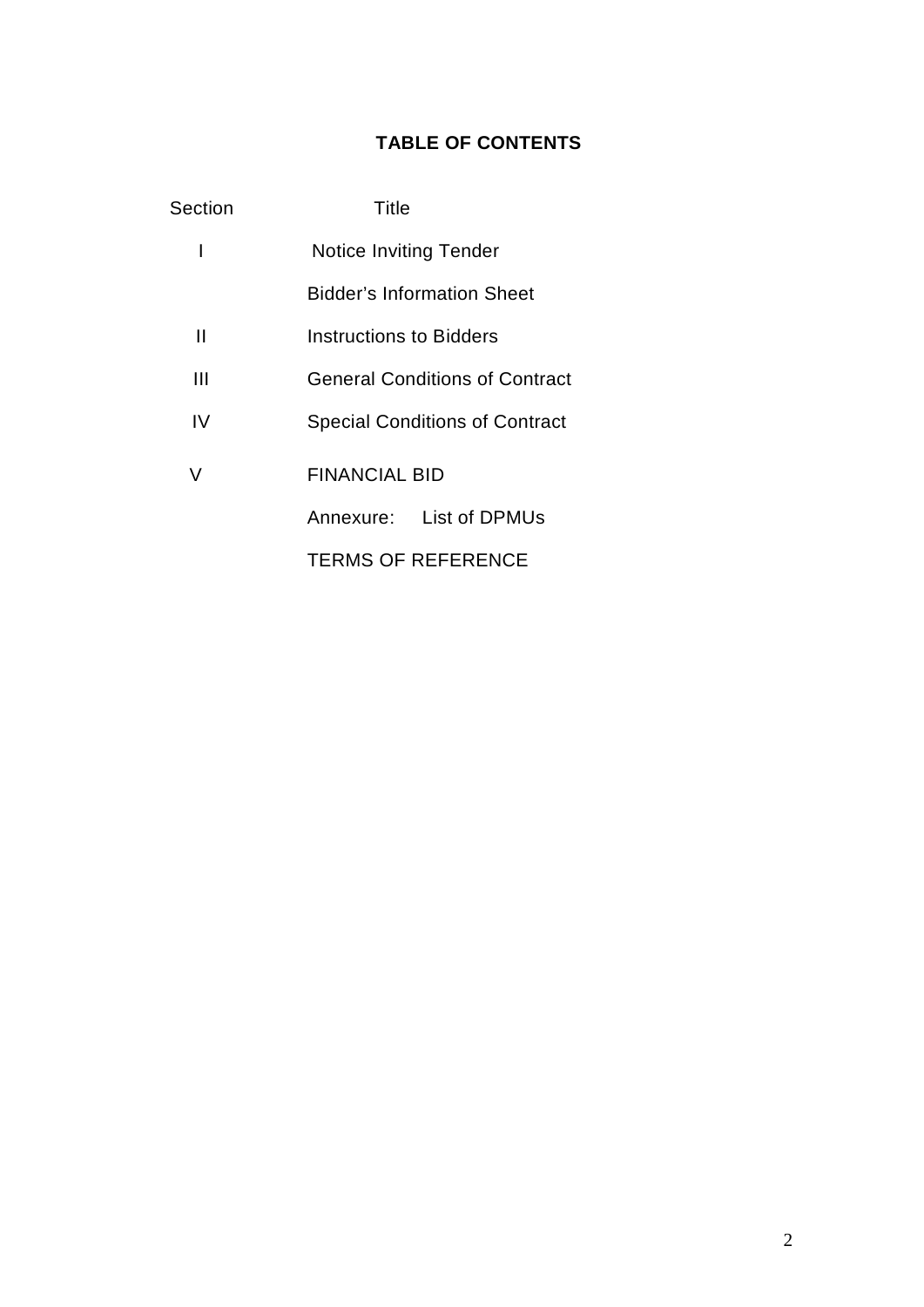### **SECTION-I**

### **NOTICE INVITING TENDER**

Tender Inviting Authority : Mission Director, MEPMA, IIIFloor, ENC(PH) Building, A.C.Guards, Hyderabad.

Tender Notice No : 4728/MEPMA/2009/F1/1, dated: 20.07.2013

Tender Submission Due date/Time of receipt: **08.08.2013, 3:00 P.M**

Opening Date / time : **08.08.2013, 3:30 P.M**

Sealed tenders are invited for "Appointment of Charted Accountant Firms (CA Firms) to undertake External Audit of MEPMA and its DPMU offices" .The bidder shall be an Indian Charted Accountant firm who meets the minimum criteria set out in the tender document at clause. 2 of section II

The External Audit shall mean annual audit of accounts of receipts and payments of all transactions relating to the various schemes and activities implemented and operated by MEPMA head office located at Hyderabad and it's District offices including MEPMA activities in GHMC, GVMC & VMC as mentioned in the ANNEXURE enclosed.

Bid security (EMD) shall be Rs. 10,000/- (Rupees Ten thousand Only) in the form of demand draft in favour of "The Mission Director, MEPMA" payable at Hyderabad which is refundable for the unsuccessful bidders.

Intending bidders shall obtain the copy of tender document by down loading from MEPMA web site **www.apmepma.gov.in** under component of "Advertisements/Tenders" and shall pay Rs. 1000/-(Rupees One Thousand Only) in the form of demand draft in favour of "The Mission Director, MEPMA" payable at Hyderabad, non-refundable, to be attached with the Technical Bid of tender as the cost of tender document. Tenders shall be submitted to the Mission Director, MEPMA, IIIFloor, ENC(PH) Building, A.C.Guards, hyderabad on or before the date and time specified in the tender document at Clause 13.1.

> **Sd/-Anita Ramachandran Mission Director MEPMA**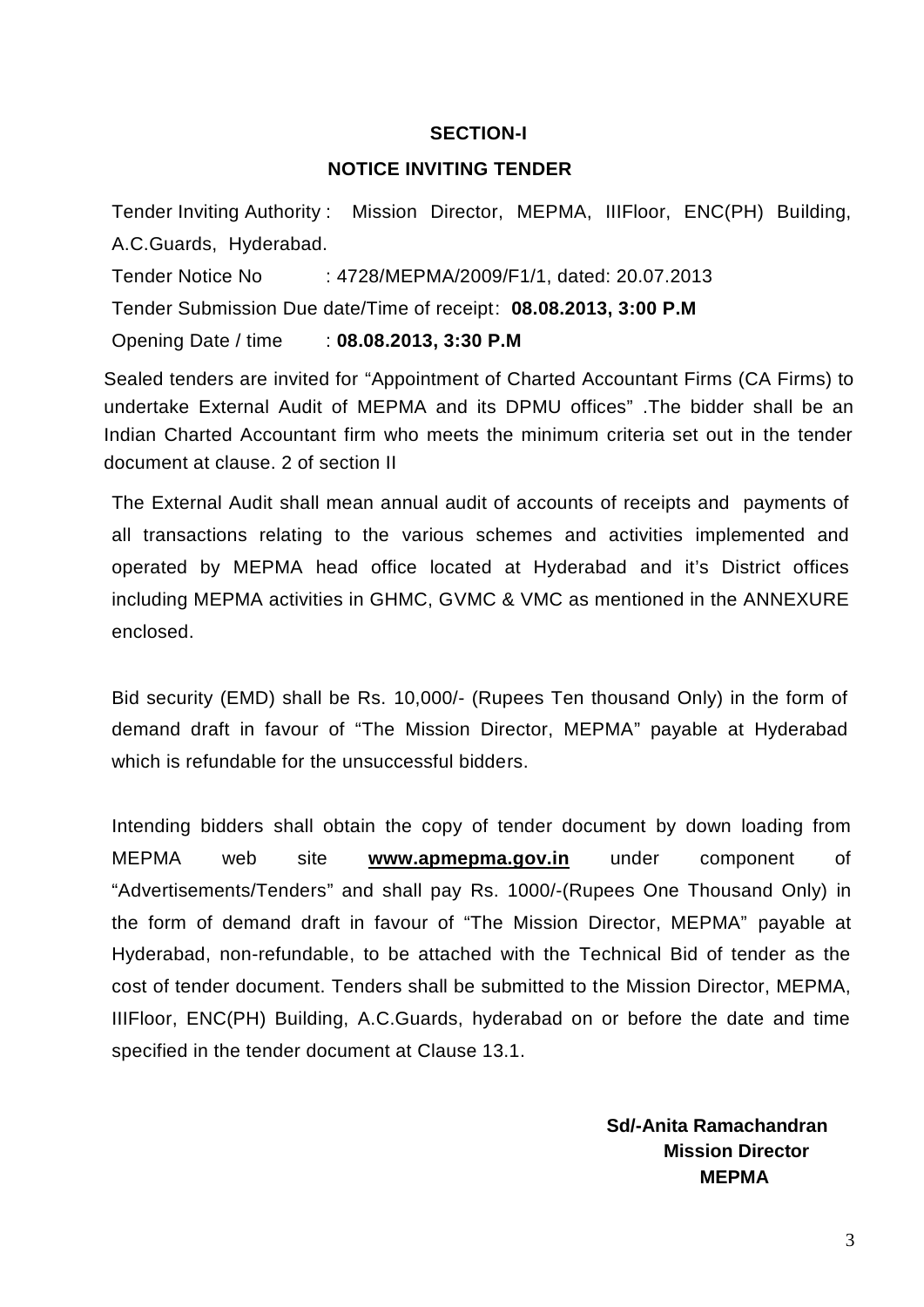# **BIDDER'S INFORMATION SHEET**

- 1. Name of the Bidder Firm/Company:
- 2. Address:

Telephone Nos. : Office:

: Residence:

: Mobile :

Fax No:

Email ID:

- 3. Registration particulars of the Firm/Company : viz. Proprietary, Partnership, Private Limited, Public Limited etc. with ICAI.
- 4. Name of Proprietor/Partner/Director signing the : tender document.
- 5. Name/Designation/Address of the Authorized : Signatory holding the Power of Attorney (if any)
- 6. Permanent Account Number (PAN) :
- 7. Service Tax No :
- 8. Details of Experience:

| SI.No | Name of Department / | Private / govt. | Financial years |
|-------|----------------------|-----------------|-----------------|
|       | Organisation         |                 | audit done      |
|       |                      |                 |                 |
|       |                      |                 |                 |
|       |                      |                 |                 |
|       |                      |                 |                 |
|       |                      |                 |                 |
|       |                      |                 |                 |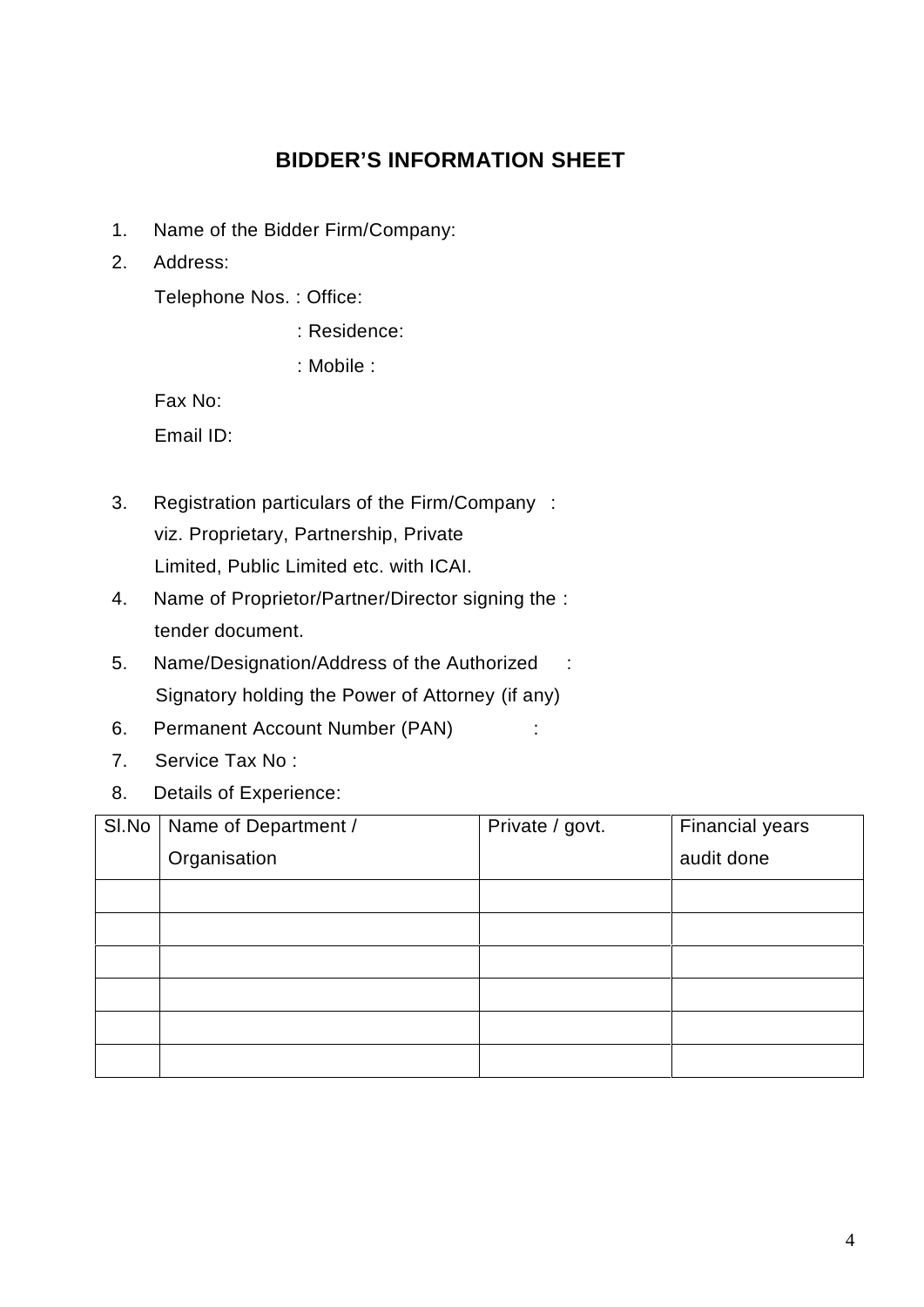# 9. Details of professional Personnel working with the firm:

| SI.No | Name of the personnel | Qualification | Age | Experience in<br>auditing |
|-------|-----------------------|---------------|-----|---------------------------|
|       |                       |               |     |                           |
|       |                       |               |     |                           |
|       |                       |               |     |                           |
|       |                       |               |     |                           |
|       |                       |               |     |                           |
|       |                       |               |     |                           |

Certified that the information given above is true and if any information is found to be false or misleading the tender /contract may be cancelled.

Signature:

Name:

Capacity of Signatory in the firm:

Seal :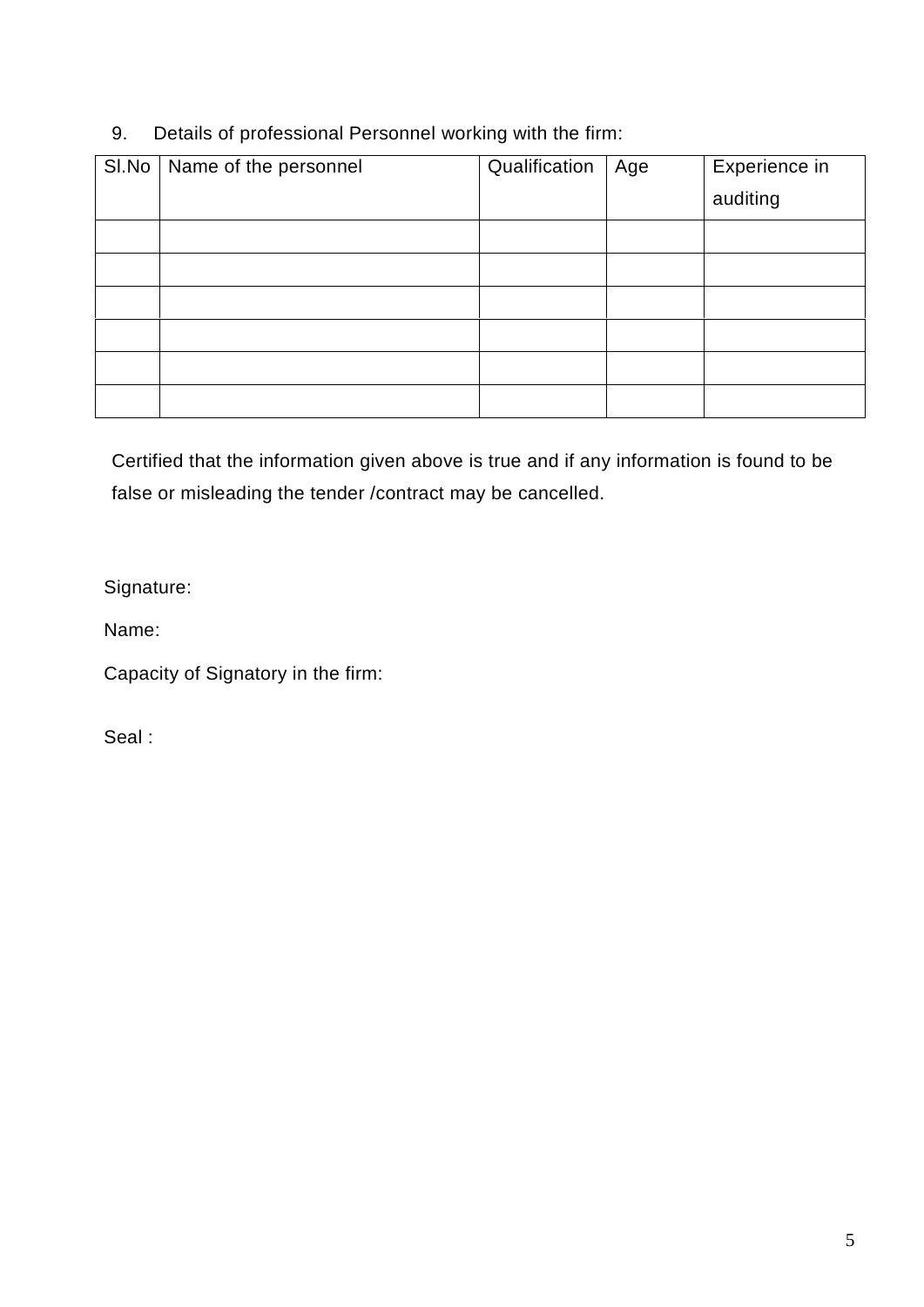# **SECTION - II INSTRUCTIONS TO BIDDERS**

# **A. INTRODUCTION**

### **1. DEFINITIONS:**

- a. "MEPMA" means Mission for Elimination Poverty in Municipal Areas under the Government of A.P., Municipal Administration and Urban Development Department and having its Head Office at III Floor, ENC(PH) Building, A.C.Guards, Hyderabad.
- b. "DPMUs" means districts offices of MEPMA, called as District Project Monitoring Units, located in all the districts of A.P., headed by an officer designated as Project Director.
- c. "The Client" means the Mission Director, MEPMA.
- d. "The Bidder" means Charted Accountant firm / company who participates in this tender and submits its bid.
- e. "The CA Firm" means the successful bidder rendering the services, who is successful in the bid, under the contract.
- f. "The Contract" means the contract agreed and signed by both Client and The CA Firm including all attachments and appendices thereto and all documents incorporated by reference therein.
- g. "The Contract Price" means the price payable to the CA firm under the Contract for the full and proper performance of its contractual obligations.
- h. "Audit" shall mean audit of accounts on entire accounting transactions of MEPMA head office and its DPMUs to ensure adherence to the standard Govt. accounting norms.

### **2. ELIGIBLITY CRITERIA :**

- a. A Chartered Accountants firm having experience of 10 years or more in the area of auditing of any Govt. or semi govt. department / organizations and reputed private organizations;
- b. The firm must have completed auditing in any one financial year for a minimum of 2 Govt. or semi govt. department / organizations.
- c. The firm must be empanelled with CAG of India for conducting audit for any Govt. or semi govt. department / organizations;
- d. The firm should have a minimum annual turnover in the range of Rs.40- 50 Lakh for the last 2 years;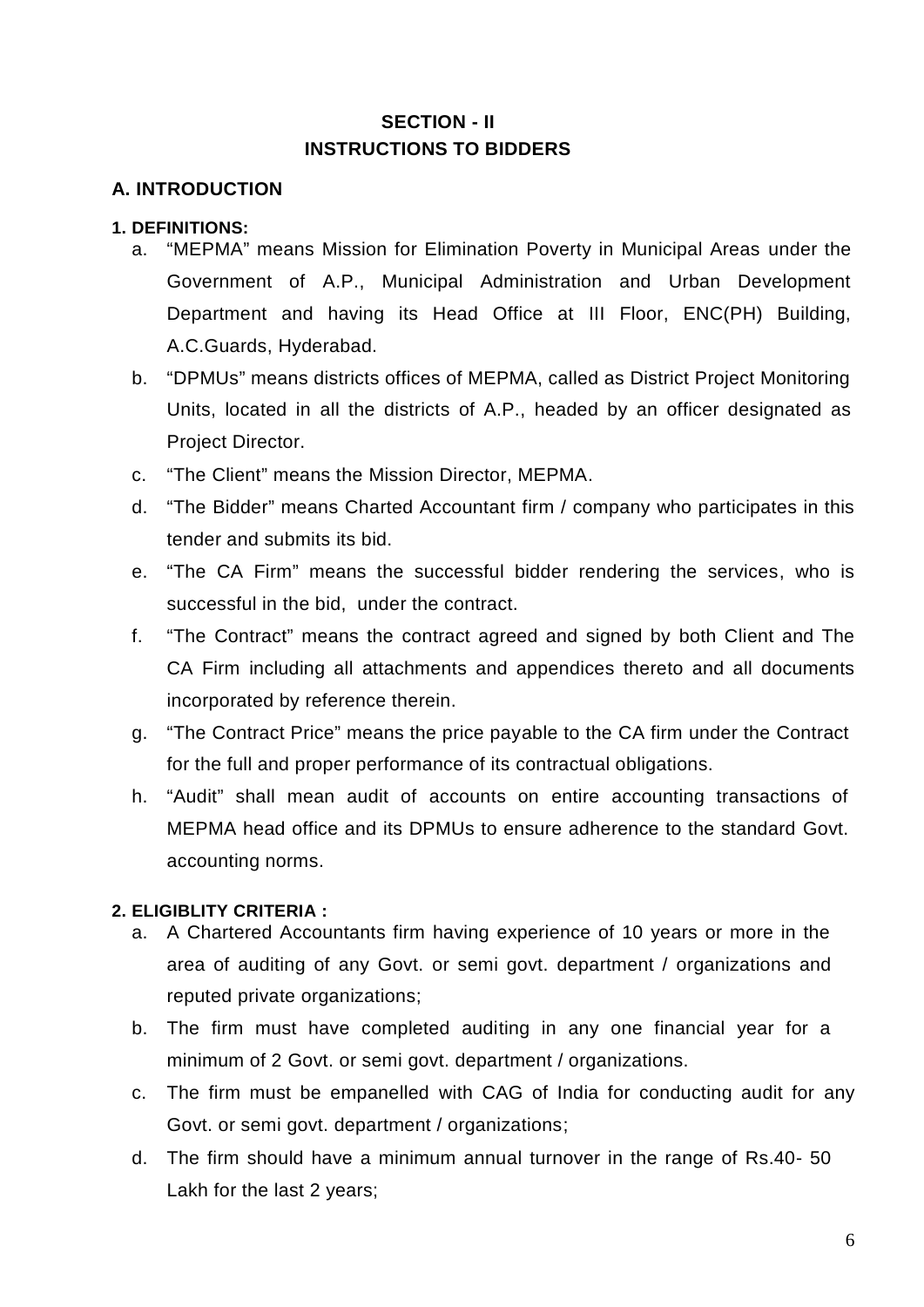e. The firm should have a minimum of 4 to 5 working CA partners and a working staff strength of 15 people

Documentary proof for the same shall be attached. Bids not conforming to these conditions will be rejected outright.

# **3. COST OF BIDDING:**

3.1 The bidder shall bear all costs associated with the preparation and submission of the bid. The Client, will in no case, be responsible or liable for these costs, regardless of the conduct or outcome of the bidding process.

3.2 The Bidder shall pay Rs. 1000/-(Rupees One Thousand Only) in the form of demand draft in favour of "The Mission Director, MEPMA" payable at Hyderabad towards tender document cost.

# **B. BID DOCUMENT:**

# **4. BID DOCUMENTS:**

4.1 The services required, bidding procedures and contract terms are prescribed in this Bid Documents. The Bid Documents is in two parts 1) Technical and 2) Financial.

| Documents to be enclosed with the       | Documents to be enclosed with the         |  |  |  |
|-----------------------------------------|-------------------------------------------|--|--|--|
| <b>Technical Bid</b>                    | <b>Financial Bid</b>                      |  |  |  |
| 1. Notice Inviting Tender               | 1. Price Bid with Signature of the bidder |  |  |  |
| 2. Bidder's information sheet           |                                           |  |  |  |
| 2. Entire bid document except Price     |                                           |  |  |  |
| schedule with signature on each page    |                                           |  |  |  |
| 3. Other documents asked for in the     |                                           |  |  |  |
| tender form in support of bidder's      |                                           |  |  |  |
| eligibility.                            |                                           |  |  |  |
| 4. Bid Security                         |                                           |  |  |  |
| 5. tender document Cost                 |                                           |  |  |  |
| 4. Any other document as the bidder may |                                           |  |  |  |
| wish to submit in support of the bid.   |                                           |  |  |  |

4.2 The Bidder is expected to examine all instructions, forms, terms and specifications in the Bid Documents. Failure to furnish all information required as per the Bid Documents or submission of bids not substantially responsive to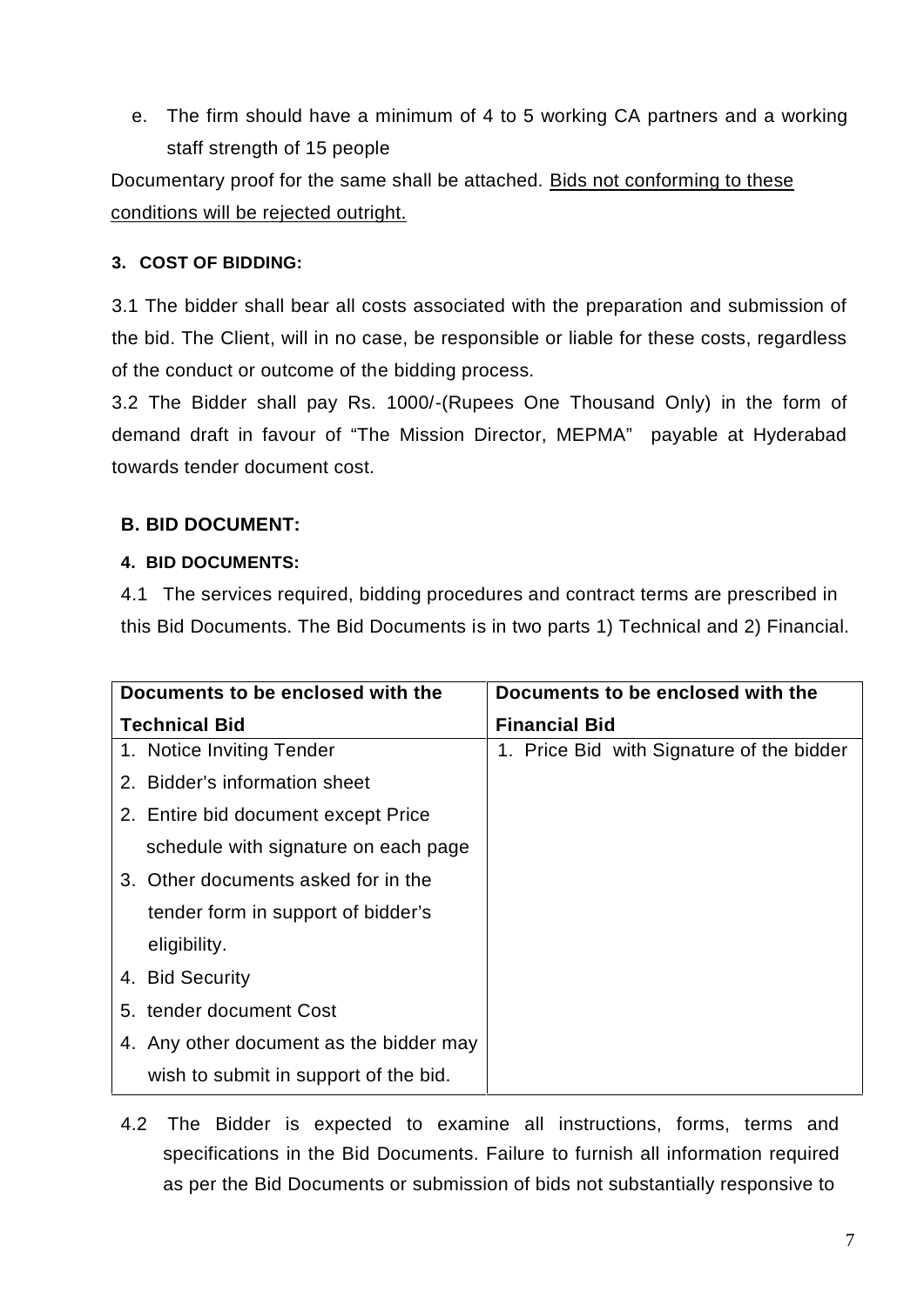the Bid Documents in every respect will be at the bidders risk and shall result in rejection of the bid.

# **5. CLARIFICATION OF BID DOCUMENTS:**

A prospective bidder, requiring a clarification of the Bid Documents shall notify the Client in writing. The Client shall respond in writing to any request for clarification of the Bid Documents, which shall be received not later than 7 days prior to the date for the submission of bids.

# **6. AMENDMENT OF BID DOCUMENTS:**

- 6.1 At any time, prior to the date of submission of bids, the Client may, for any reason, whether at its own initiative or in response to a clarification requested by a prospective Bidder, may modify the bid documents by amendments.
- 6.2 At any time prior to the prescribed last date for receipt of bids, MEPMA reserves the right to modify the Tender. The amendments and modifications to the Tender shall be notified on the **MEPMA website**, which shallbe binding on the bidders. Bidders are requested to frequently visit the website for updates, if any.
- 6.3 In order to afford prospective bidders reasonable time in which to take the amendments in account in preparing their bids, the Client may, at its own discretion, extend the deadline for the submission of bids suitably.

# **C. PREPARATION OF BIDS**

**7. DOCUMENTS COMPRISING THE BID:** The bid prepared by the bidder shall comprise the following components:

I. Technical bid, which shall contain:

- (a) Documents as per clause 4 and 9 of these 'Instructions to Bidders'
- (b) Bid Security furnished in accordance with clause 10.
- (c) Cost of Bid document as per clause 3
- II. Financial bid, which shall contain the Price schedule, completed in accordance with clause 8.

# **8. BID PRICE:**

- 8.1 The bidder shall give the total price for all the services performed as per the terms of reference in the Bid document for one year annual audit. The price must be inclusive of all levies and taxes as applicable, but excluding the Service tax.
- 8.2 While quoting the price the bidder shall work out the bid price for audit on the accounts for each of two years i.e., 2011-12 and 2012-13 **and shall quote the average Bid Price for one year audit only in the financial bid**.
- 8.3 While quoting the price bidder shall include all expenditure of their professional personnel and staff entrusted for this contact including their salaries / remunerations, travel, lodging, boarding and other miscellaneous charges to his audit fee.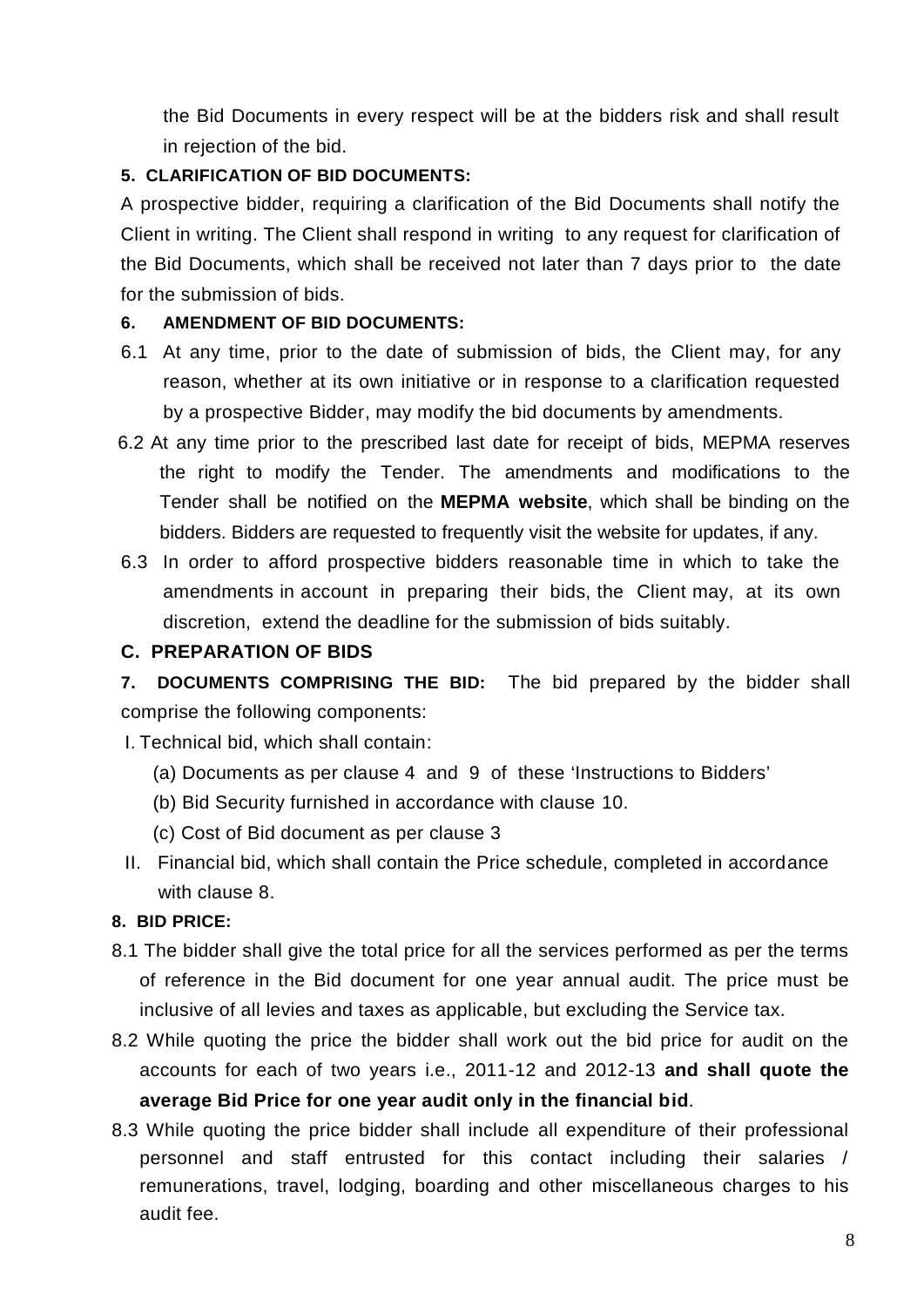- 8.4 Price must be indicated in the FINANCIAL BID of this Bid document in the columns as prescribed.
- 8.5 The prices quoted by the bidder shall remain fixed during the entire period of contract and shall not be subject to variation on any account. A bid submitted with out Price Bid will be treated as non-responsive and rejected.
- 8.6 If any variation observed in Price between figures and Words given, Price given in words will be treated as the price given by the Bidder.

# **9. DOCUMENT ESTABLISHING BIDDER'S ELIGIBILITY AND QUALIFICATIONS**:

- 9.1 The bidder shall furnish, as part of his bid documents establishing the bidders eligibility, the following documents:
	- (i) Articles of Association and Memorandum of association (or) Partnership Deed as the case may be
	- (ii) Registration of firm / company Certificate.
	- (iii) Annual turnover certificate for more than Rupees 40 to 50 lakhs.
	- (iv) Certificates in respect of eligibility and experience as required under this tender.
- 9.2 The bidder shall furnish documentary evidence that he has the financial, technical and operational capability necessary to perform the contract.
	- 9.2.1 To judge the financial capabilities, the firm shall furnish Profit and loss Account / balance-sheet for the preceding two (2) years.
	- 9.2.2 To judge the operational capability, the firm shall furnish the details of all staff with qualifications.

# **10. BID SECURITY:**

- 10.1 The bidder shall furnish, as part of his bid, a bid security for an amount of Rs. 10,000/- (Rupees Ten thousand only) in the form of demand draft in favour of "The Mission Director, MEPMA" payable at Hyderabad
- 10.2 A bid not secured in accordance with Para 10.1 shall be rejected by the Client as non-responsive.
- 10.3 The bid security of the unsuccessful bidder will be discharged/returned as promptly as possible, but not later than 30 days after the expiry of the period of bid validity prescribed by the Client, Pursuant to clause 11.
- 10.4The successful bidder's bid security will be discharged after issue of "Letter of Acceptance" and furnishing the performance security.
- 10.5 The bid security may be forfeited:
	- (a) If a bidder withdraws his bid during the period of bid validity, or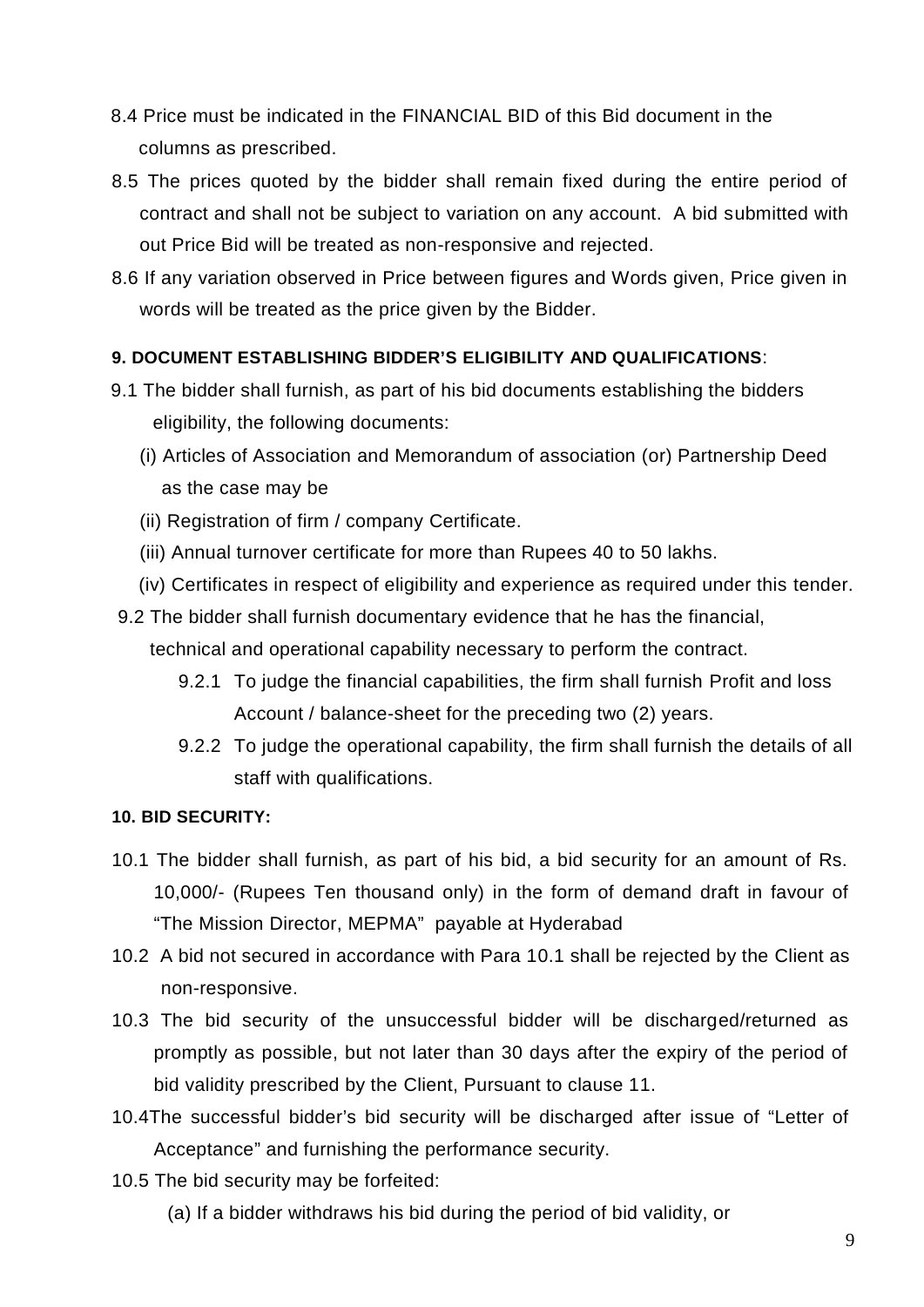- (b) In the case of a successful bidder, if the bidder fails i) to sign the contract or
	- ii) to furnish performance security

### **11. PERIOD OF VALIDITY OF BIDS:**

- 11.1 Bid shall remain valid for 90 days after the date of bid opening prescribed by the Client, pursuant to clause 16.1. A bid valid for a shorter period shall be rejected by the Client as non-responsive.
- 11.2 In exceptional circumstances, the Client may request the bidder's consent for an extension to the period of bid validity. The request and the responses thereto shall be made in writing. The bid security provided under clause 10.1 shall also be suitably extended. A Bidder accepting the request and granting extension will not be permitted to modify his bid.

### **D. SUBMISSION OF BIDS**

### **12. SEALING AND MAKING OF BIDS:**

12.1 The bidder shall prepare separate envelopes for technical as well as financial bids with clear marking of the same on the top of each envelope and shall also seal both the envelopes with wax or PVC tape. The two bids will further be sealed in an outer envelope with wax or PVC tape.

# 12.2 The inner and outer envelopes shall be:

(a) Addressed to the Client on the following address:

# **The Mission Director, MEPMA,III floor, ENC(PH) Building, A.C.Guards, Hyderabad -4.**

- (b) The inner and outer envelopes shall indicate the name and address of the bidder.
- (c) Tenders shall be dropped in the Tender Box placed at the above address. The responsibility for ensuring that tenders are delivered in time would vest with the bidder.
- (d) The Client shall not be responsible if the bids are delivered elsewhere.

### **13 SUBMISSION OF BIDS:**

- 13.1 Bids must be received by the Client at the address specified under Para 12.2 not later than **3:00 P.M on 08.08.2013.**
- 13.2 The Client may, at its discretion, extend this deadline for the submission of the bids in accordance with clause 6 in which case all rights and obligations of the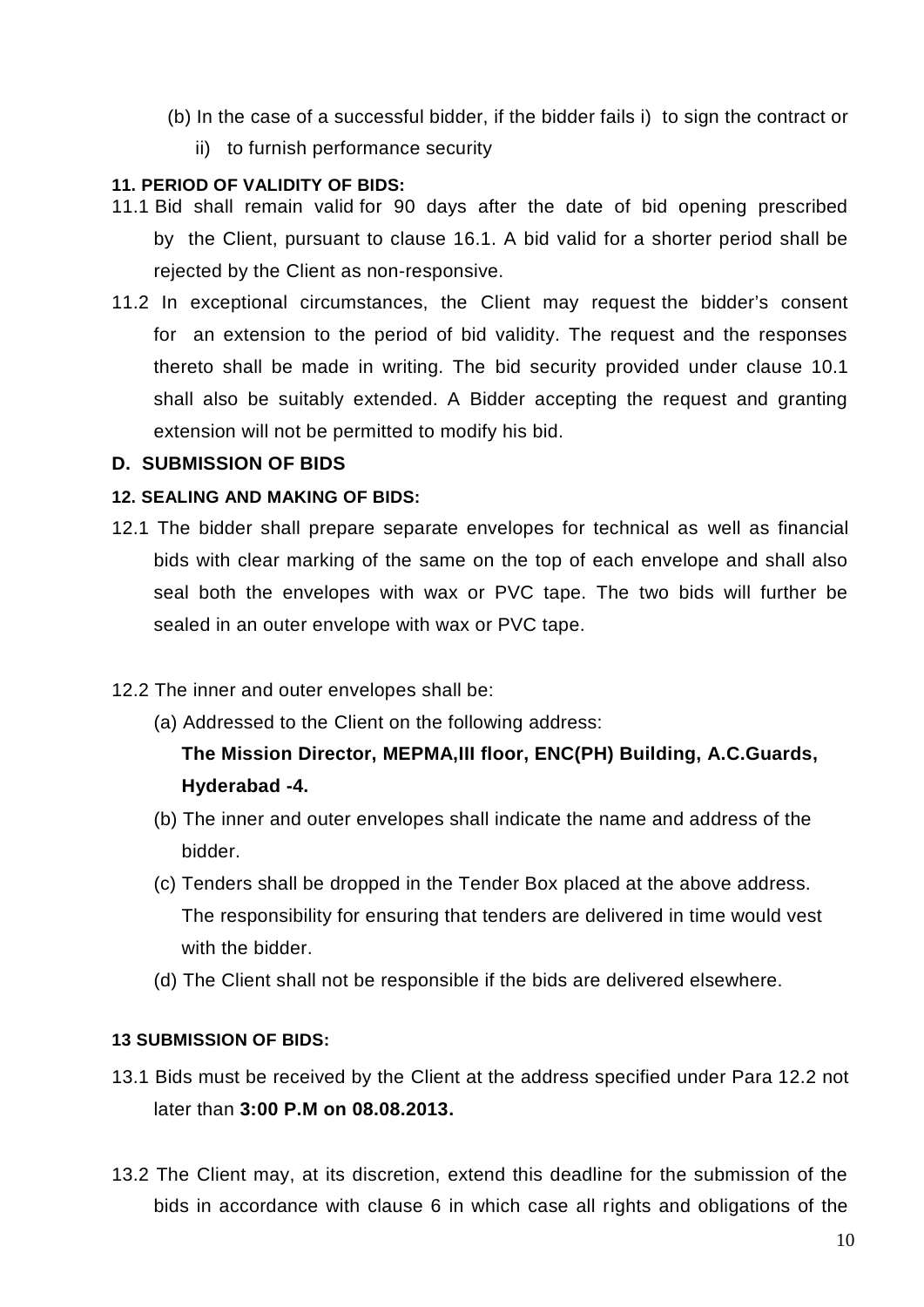Client and bidders will be subjected to the deadline as extended.

# **14 LATE BIDS:**

Any bid received by the Client after the deadline for submission of bids prescribed by the Client pursuant to clause 13 shall be rejected and returned unopened to the bidder.

### **15 MODIFICATION AND WITHDRAWAL OF BIDS:**

- 15.1 No Modifications and withdrawal of bids once submitted are permitted.
- 15.2 Subject to clause 17, no bid shall be modified subsequent to the deadline for submission of bids.

### **E. BID OPENING AND EVALUATION**

### **16 OPENING OF TECHNICAL BIDS BY CLIENT:**

- 16.1 The Client shall open the bids in the presence of bidder/s or his authorized representatives who choose to attend **at 3:30 P.M on 08.08.2013.** The bidder/s or representatives, who are present; shall sign in the attendance register.
- 16.2 A maximum of two representatives for any bidder shall be authorized and permitted to attend the bid opening.
- 16.3 The Bidder's names, modifications, bid withdrawals and such other details as the Client, at its discretion, may consider appropriate, will be announced at the opening.

### **17 CLARIFICATION OF BIDS:**

To assist in the examination, evaluation and comparison of bids the Client may, at its discretion ask the bidder for the clarification of its bid. The request for clarification and the response shall be in writing. However, no post-bid clarification at the initiative of the bidder, shall be entertained.

### **18 PRELIMARY EVALUATION (TECHNICAL BIDS):**

18.1 Tender will be evaluated in two phases. First, technical bid evaluation will be done. Only those bidders who qualify the technical bid evaluation will be allowed to participate / attend the financial bid.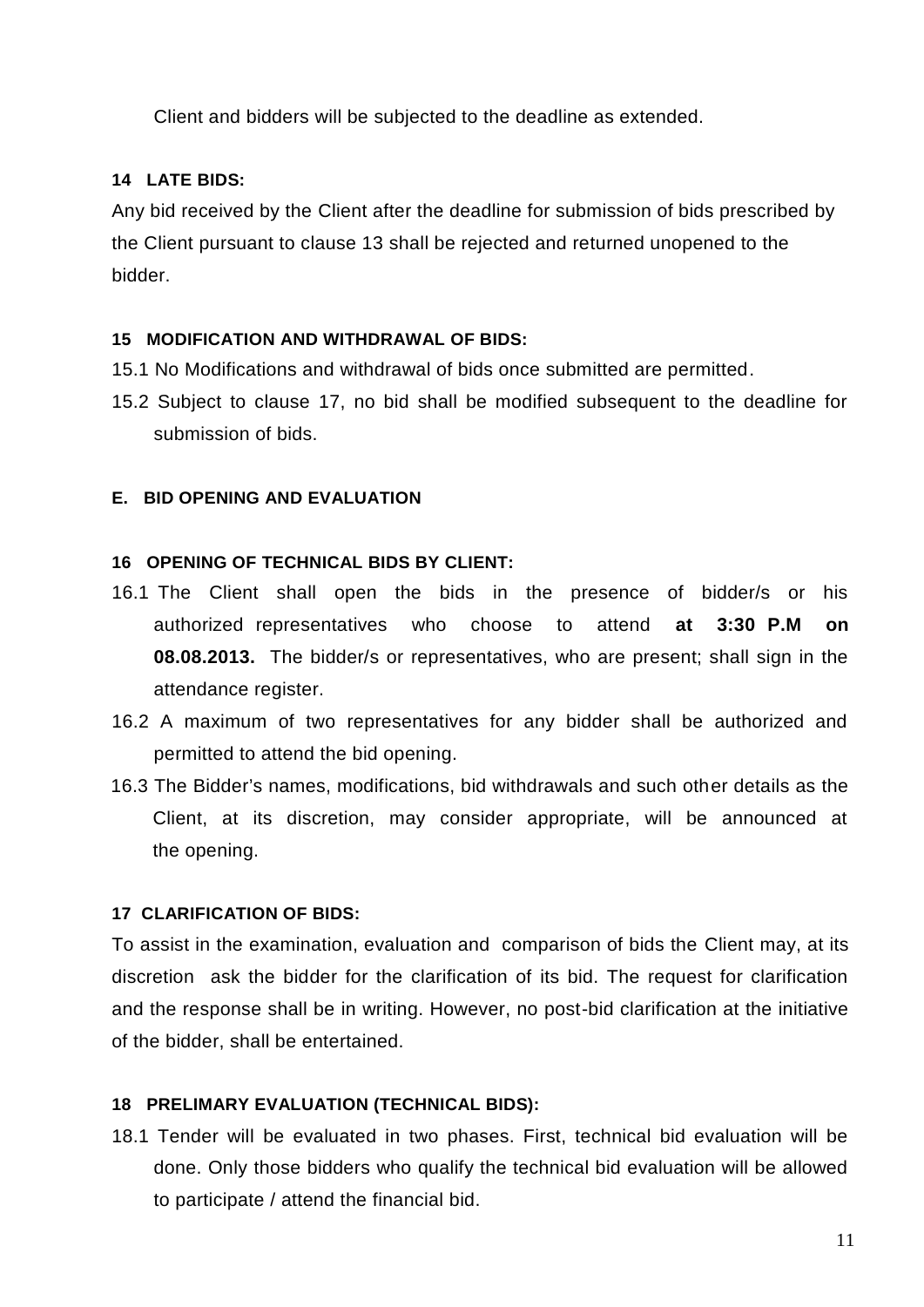- 18.2 While doing the technical evaluation, Client shall evaluate the bids to determine whether they are complete, whether any computational errors have been made, whether required documents have been furnished, whether the documents have been properly signed and whether the bids are generally in order.
- 18.3 Prior to the Final evaluation, pursuant to clause 19, the Client will determine the substantial responsiveness of each bid to the bid documents. For purposes of these clauses, in substantially responsive bid is one, which conforms to all the terms and conditions of the Bid documents without material deviations. The Client's determination of bids responsiveness is to be based on the contents of the bid itself.
- 18.4 A bid determined as substantially non-responsive will be rejected by the Client for opening of its Financial Bid.

### **19. FINAL EVALUATION (FINANCIAL BID):**

- 19.1 The Client shall evaluate in detail and compare the bids previously determined to be substantially responsive pursuant to clause 18.
- 19.2 The comparison for evaluations shall be of price quoted by the bidders for one year excluding service tax.

The tender will be evaluated based on the quoted price to undertake External Audit of Accounts and transactions of MEPMA and its DPMU offices .

#### **20 CONTACTING THE CLIENT:**

- 20.1 Subject to clause 17, no bidder shall try to influence the Client on any matter relating to its Bid, from the time of the bid opening till the time the contract is awarded.
- 20.2 Any effort by a bidder to influence the Client in the Client's bid evaluation, bid comparison or contract award decision shall result in the rejection of the bid.

### **21. AWARD OF CONTRACT:**

The Client shall consider for issue of LOA as per clause 23 to the bidder whose offer have been found technically and financially acceptable.

#### **22. CLIENT'S RIGHT TO ACCEPT ANY BID AND TO REJECT ANY OR ALL BIDS:**

The Client reserves the right to accept or reject any bid, and to annul the bidding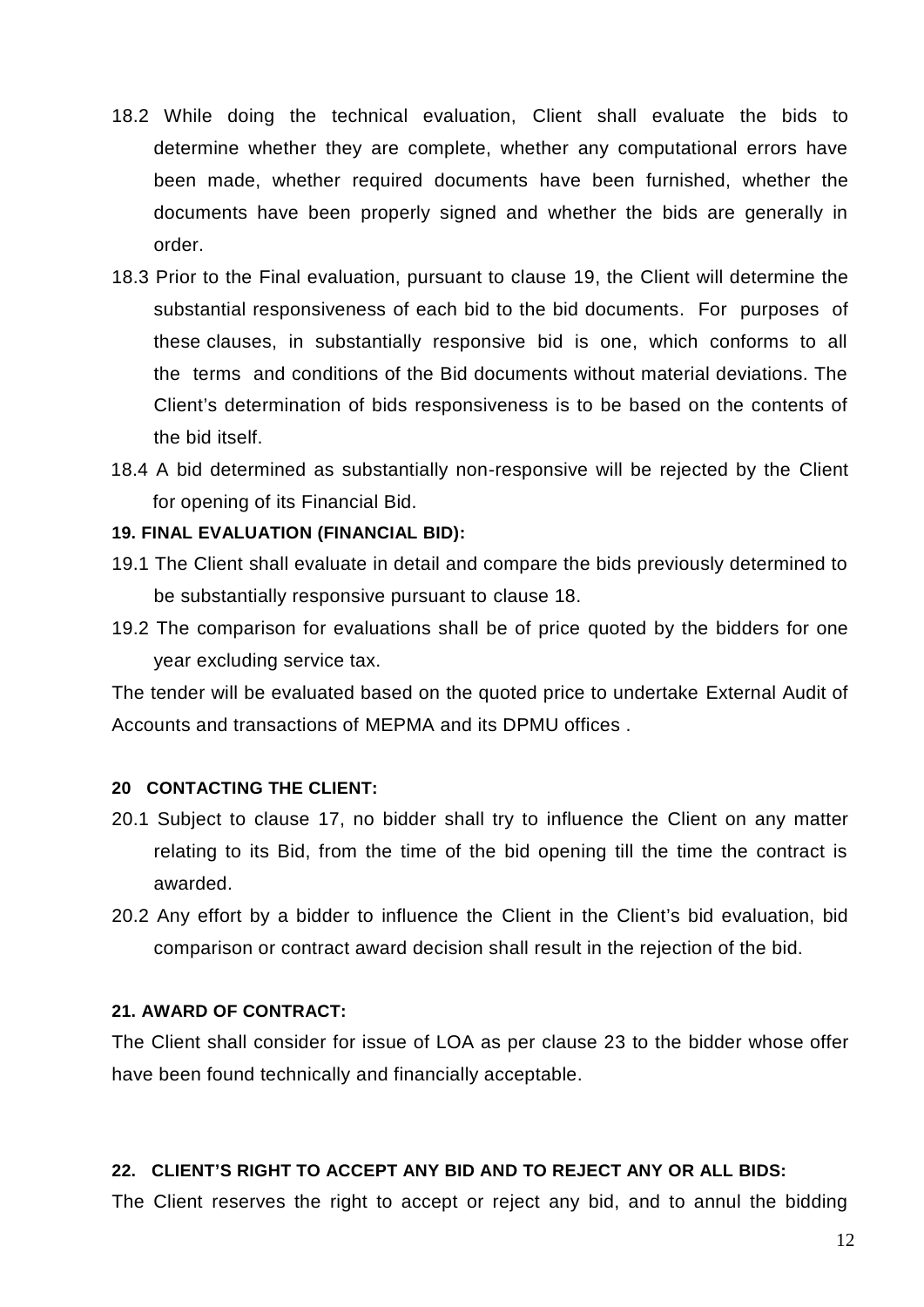process and reject all bids, at any time prior to award of contract without assigning any reason whatsoever and without thereby incurring any liability to the affected bidder or bidders on the grounds for the Client's action.

# **23. LETTER OF ACCEPTENCE (LOA) :**

The issue of an LOA (Letter of Acceptance) shall constitute the acceptance of Client to enter into the contract with the bidder. The bidder shall, within 15 days of issue of LOA, give his acceptance along with performance security as mention in clause 3 of General conditions of the contract .

### **24. SIGNING OF CONTRACT:**

Both the CLIENT and the CA FIRM shall sign the agreement; prepared on mutual acceptance, in pursuant to clause 23 and the Client shall discharge the bid security, pursuant to clause 10.

### **25. ANNULMENT OF AWARD:**

Failure of the successful bidder to comply with the requirement of Clause 24 shall constitute sufficient ground for the annulment of the award and forfeiture of the bid security in which event the Client may make the award to any other bidder at the discretion of Client or call for new bids.

#### **SECTION III**

### **GENERAL CONDITIONS OF CONTRACT**

#### **1 APPLICATION:**

The General Conditions shall apply in the contract made by the Client for the procurement of Services.

#### **2 Services to be performed:**

The successful bidder shall perform the services as per the Terms of Reference (TOR) enclosed with this document .

#### **3 PERFORMANCE SECURITY:**

- 3.1 The CA Firm shall furnish performance security to the Client for an amount of 10% of contract value within 15 days of receipt of LOA.
- 3.2 The proceeds of the performance security shall be payable to the Client as compensation for any loss resulting from the CA Firm's failure to complete its obligations under the Contract.
- 3.3 The performance Security Bond shall be in the form of bank guarantee issued by any Nationalized bank / Scheduled Bank.
- 3.4 The performance Security Bond will be discharged by the Client after completion of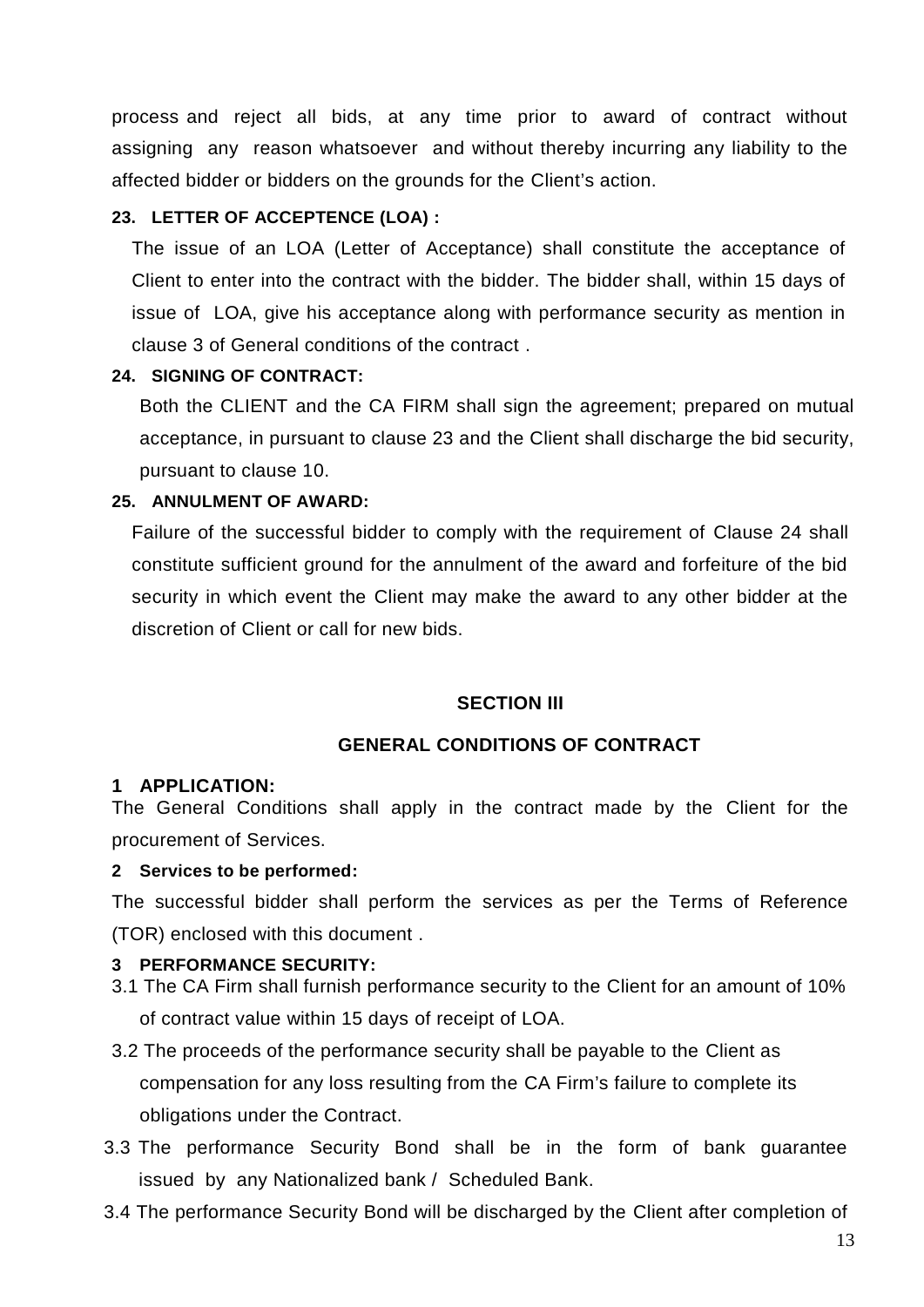the CA firm's performance obligations under the Contract.

# **4. PAYMENT TERMS AND SCHEDULE :**

- 4.1 Payment shall be made after submission of Audit reports and financial statements along with certification of satisfactory completion of the work from the concerned officer(s) in MEPMA head office and DPMU offices.
- 4.2 Payment for two years audit shall be made at the rate of **"Bid Price"** for one year as finalized in the agreement.
- 4.3 Payment shall be made against the Invoice raised by the CA Firm after completion of the entire work as per the contract agreement and no advance payment will be made.
- 4.4 Service tax shall be paid separately to the concerned department / CA firm as per prevailing norms at the time of payment.
- 4.5 I.T. shall be deducted from the payment as per the prevailing rates.

# **5. PRICES:**

- i) a) Prices charged by the CA Firm for Services delivered and services performed under the Contract shall not be higher than the prices agreed in the agreement.
	- b) In case of revision of Statutory Levies/Taxes, if any, arise during the finalization of the Agreement, the Client reserves the right to ask for reduction in the prices quoted in his bid.
- ii) Price once fixed will remain valid for the period of Contract. Increase and decrease of taxes/duties will not affect the price during the period of contract.

# **6. SUB - CONTRACTS:**

The CA Firm shall not be permitted for sub - contracting, other than the partners already specified in his bid.

# **7. PERIOD OF CONTRACT:**

The Audit work shall be completed with in Three (3) months from the date of agreement.

# **8. FORFEITURE OF PERFORMANCE SECURITY**

Forfeiture of Security Deposit: Security amount in full or part may be forfeited in the following cases:

- 1. When the terms and conditions of contract is breached.
- 2. When the bidder fails to make complete service satisfactorily.
- 3. When contract is being terminated due to non-performance of the CA firm.

The decision of the Client in this regard shall be final and notice of reasonable time shall be given in case of forfeiture of security deposit .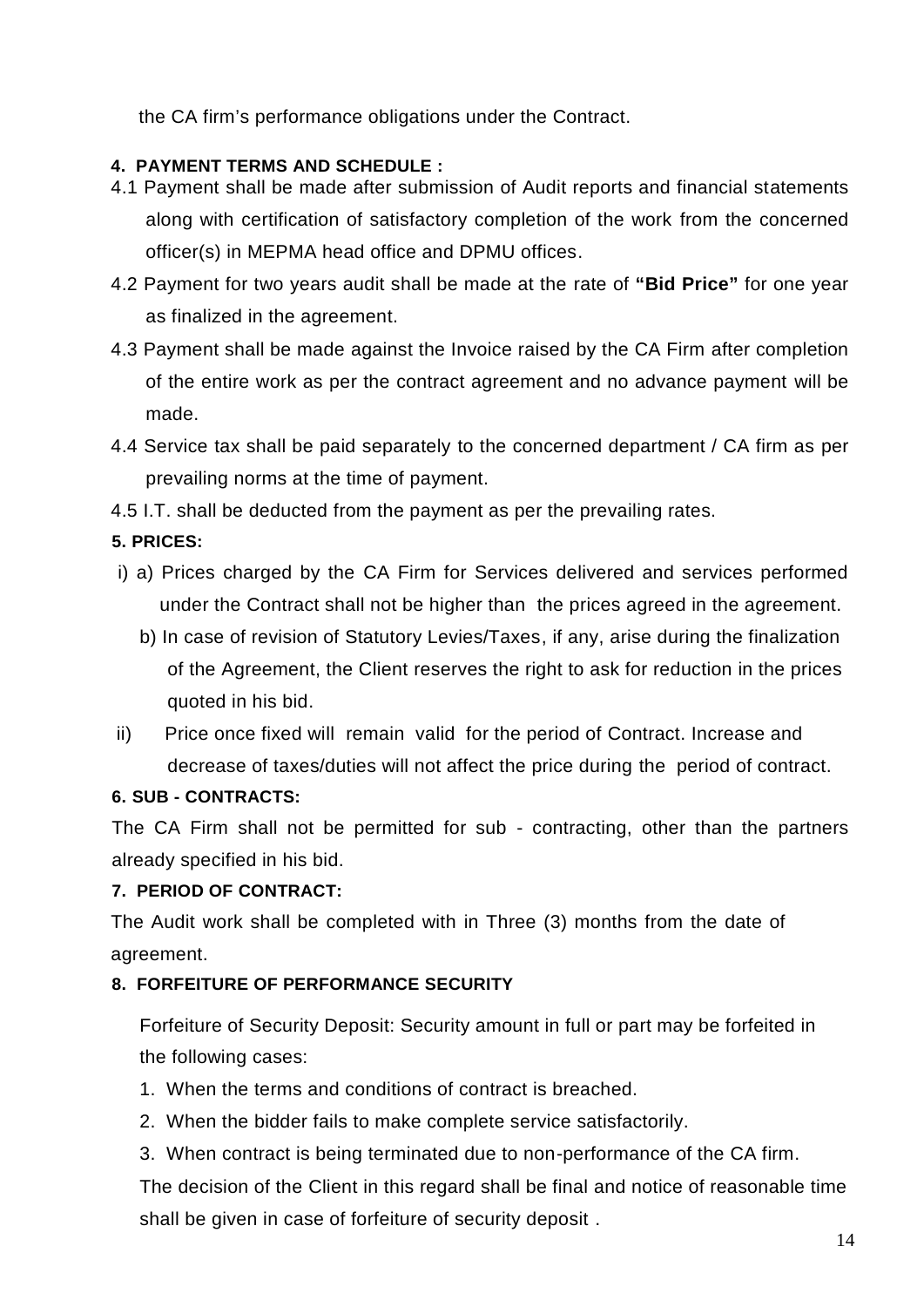#### **9. FORCE MAJEURE:**

- 9.1 If any time, during the continuance of this contract, the performance in whole or in part by either party or any obligation under this contract shall be prevented or delayed by reason of any war, or hostility, acts of the public enemy, civil commotion sabotage, fires, floods, explosions, epidemics, quarantine restrictions, strikes, lockouts or act of God (Herein after referred to as events) provided notice of happenings, of any such eventuality is given by either party to the other within 21 days from the date of occurrence thereof, neither party shall by any reason of such event be entitled to terminate this contract nor shall either party have any such claim for damages against the other in respect of such non-performance or delay in performance, and deliveries under the contract shall be resumed as soon as practicable after such event may come to an end or cease to exist, and the decision of the Client as to whether the delivery have been so resumed or not shall be final and conclusive, provided further that if the performance, in whole or part of any obligation under this contract is prevented or delayed by reason of any such event for a period exceeding 60 days either party may, at his option terminate the contract.
- 9.2 Provided also that if the contract is terminated under the clause, the Client shall be at liberty to take over from the CA firm at a price to be fixed by the Client, which shall be final, all unused, undamaged and acceptable materials in possession of the CA firm at the time of such termination of such portions thereof as the Client may deem fit.

#### **10 TERMINATION FOR DEFAULT:**

- 10.1 The Client may, without prejudice to any other remedy for breach of contract, by written notice of default, sent to the CA Firm, terminate this contract in whole or in part.
	- (a) If the CA firm fails to deliver any or all of the services within the time period(s) specified in the Contract or any extension thereof granted by the Client.
	- (b) If the CA firm fails to perform any other obligation(s) under Contract: and
	- (c) If the CA firm, in either of the above circumstance (s) does not remedy his failure within a period of 30 days (or such longer period as Client may authorize in writing) after receipt of the default notice from the Client.

10.2 In event the Client terminates the contract in whole or in part, pursuant to Para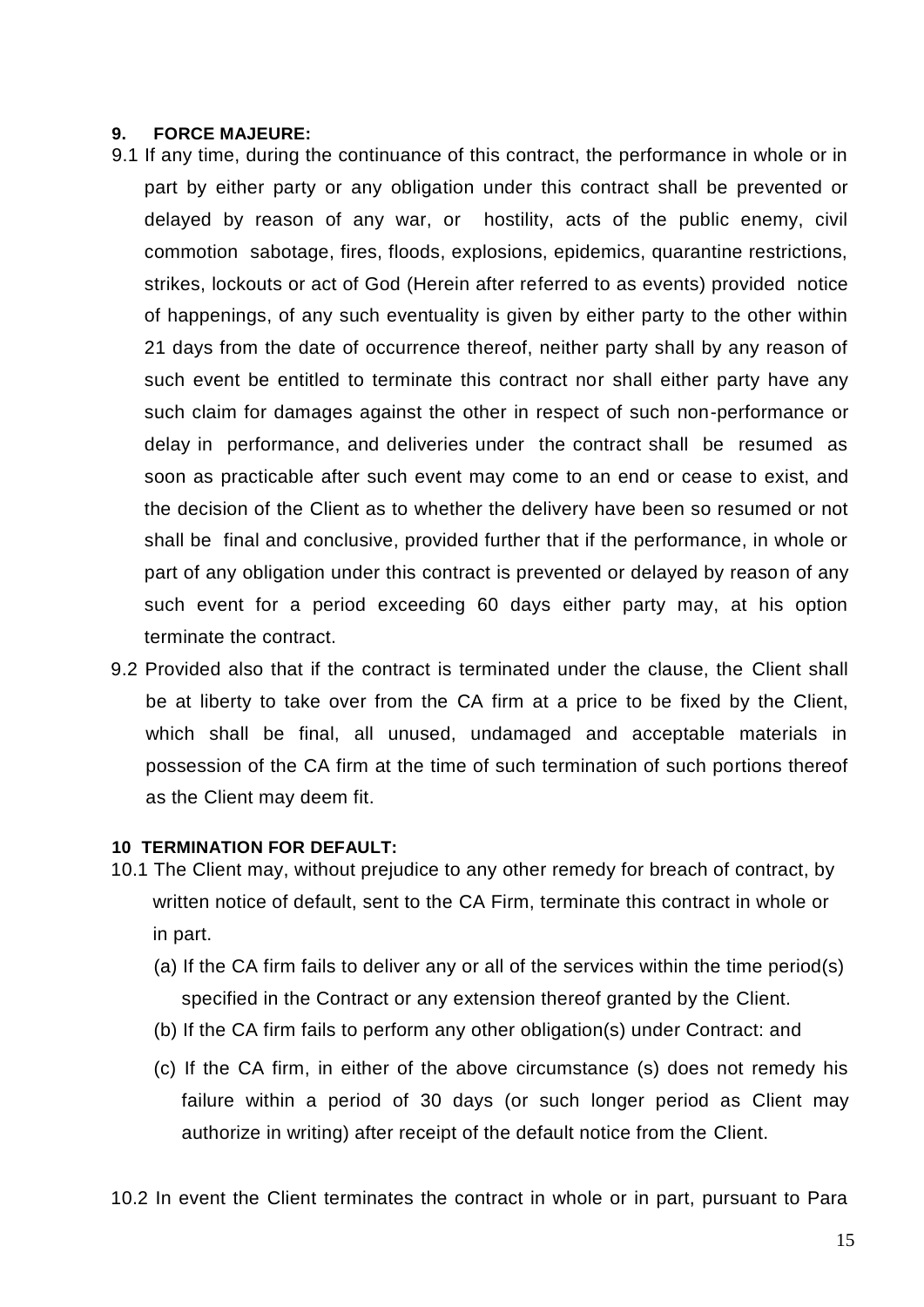10.1 the Client may procure, upon such terms and in such manner, as it deems appropriate, services similar to those undelivered and the CA firm shall be liable to the Client for any excess cost for such similar services. However, the CA firm shall continue performance of the contract to the extent not terminated.

#### **11 TERMINATION FOR INSOLVENCY:**

The Client may at any time terminate the contract by giving written notice to the CA firm, without compensation to CA firm, if the CA firm becomes bankrupt or otherwise insolvent as declared by the competent court provide that such termination will not prejudice or affect any right or action or remedy which has accrued thereafter to the Client.

#### **12 ARBITRATION:**

12.1 In the event of any question, dispute or difference arising under this agreement or in connection there-with, except on the matters for which decision is specifically provided under this agreement, the same shall be referred to sole arbitration of the Mission Director, MEPMA. The agreement to appoint an arbitrator will be in accordance with the Arbitrator and conciliation Act, 1996. There will be no objection to any such appointment that the arbitrator is a MA&UD Officer approved by Govt. The award of the arbitrator shall be final and binding on the parties. In the event of such arbitrator to whom the matter is originally referred, being transferred or vacating his office or being unable to act for any reasons whatsoever Mission Director, MEPMA shall appoint another person to act as arbitrator in accordance with terms of the agreement and the person so appointed shall be entitled to proceed from the stage at which it was left out by his predecessors.

12.2 The arbitrator may from time to time with the consent of parties enlarge the time for making and publishing the award. Subject to aforesaid Indian Arbitration and Conciliation Act 1996 and the Rules made there-under, any modification thereof for the time being in force shall be deemed to apply to the arbitration proceeding

16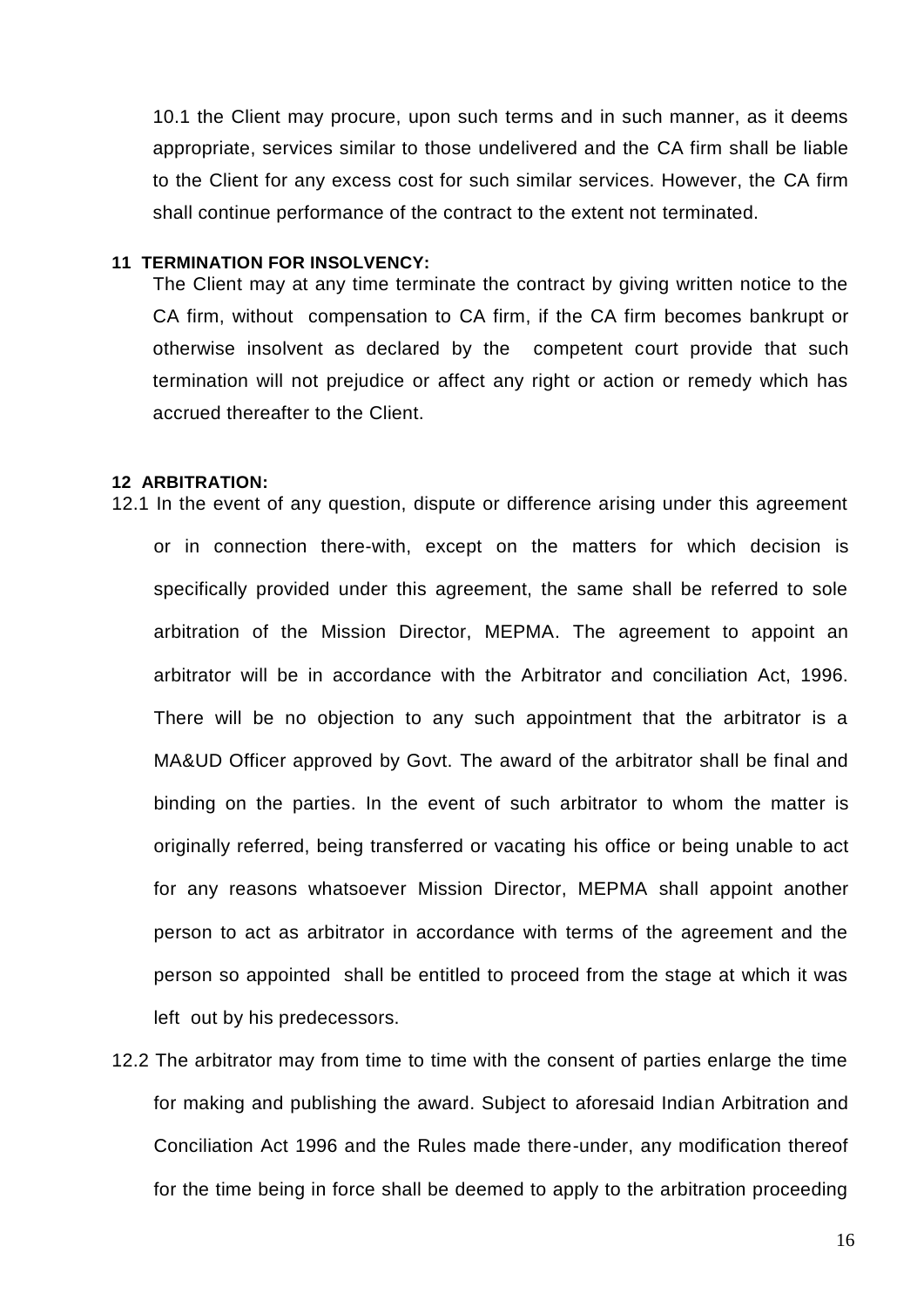under this clause.

.

12.3 The venue of the arbitrator proceeding shall be the office of the Mission Director, MEPMA , Hyderabad or such proceeding places as the arbitrator may decide.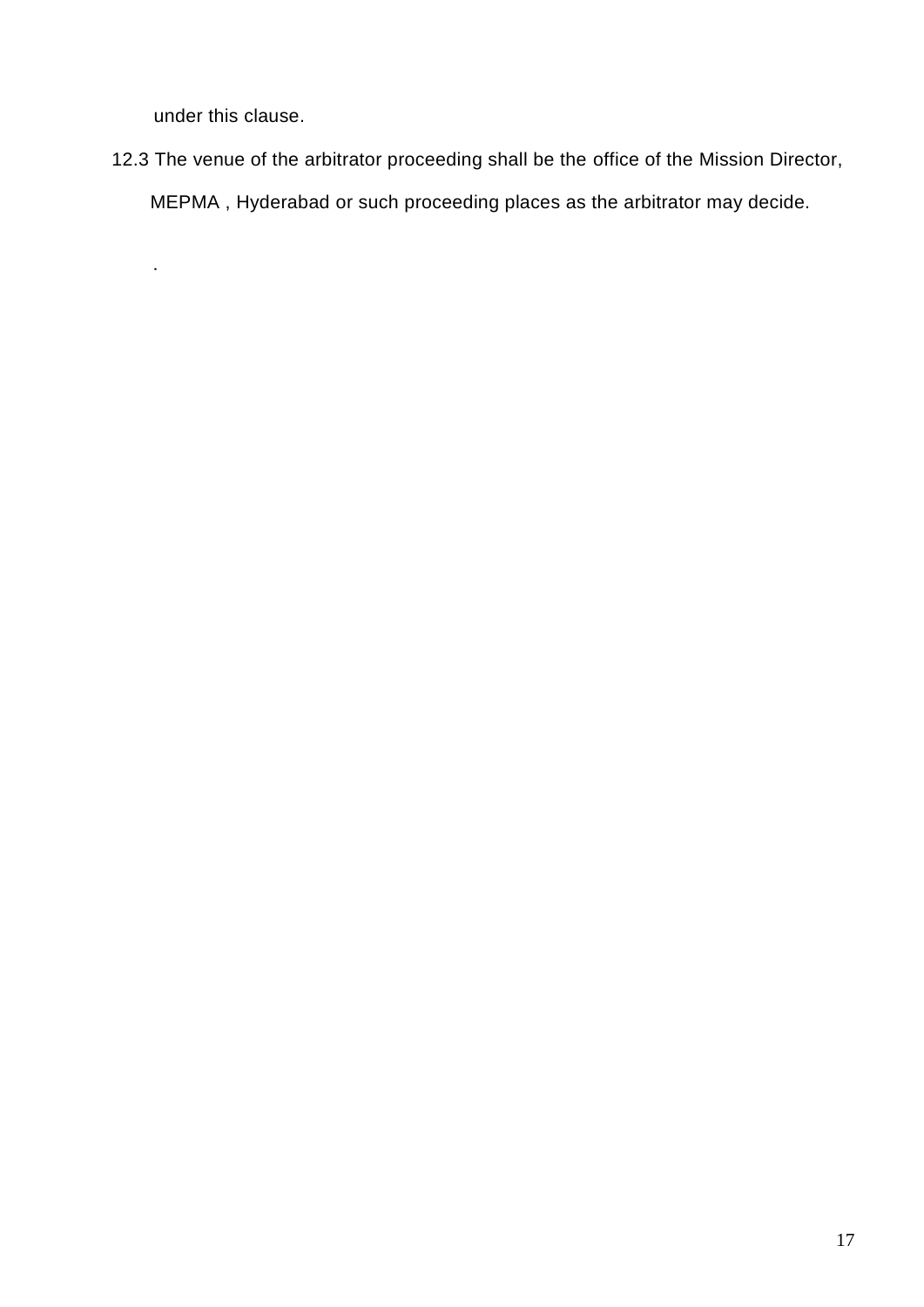# SECTION IV

# SPECIAL CONDITIONS OF CONTRACT

- 1. Date fixed for opening of bids is, if subsequently, declared as holiday, the revised schedule will be notified. However, in absence of such notification, the bids will be opened on next working day, time and venue remaining unaltered.
- 2. In case where the document of bid security is not submitted in the manner prescribed in the tender document, cover containing the financial offers SHALL NOT BE OPENED AND THE BID SHALL BE REJECTED AND RETURNED TO THE BIDDER UNOPENED.
- 3. Client reserves the right to black list a bidder for a suitable period in case he fails to honor his bid without sufficient grounds.
- 4. Any clarification issued by Client in response to query raised by prospective bidders shall form an integral part of bid documents and it may amount to amendment of relevant clauses of the bid documents.
- 5. Tender will be evaluated as a single package and awarded to single party only.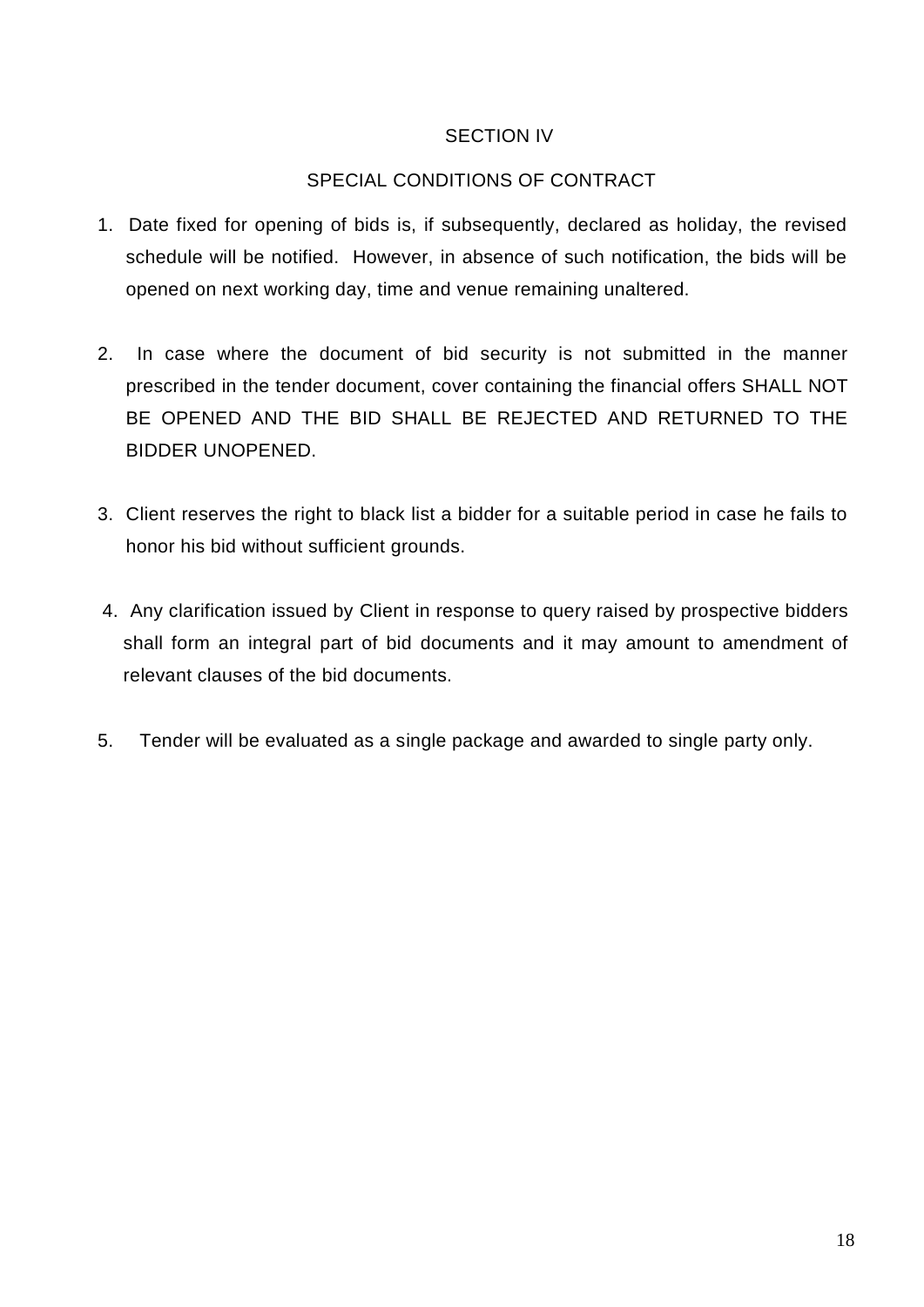# **SECTION V FINANCIAL BID**

| SL. | <b>Description of items</b>       | BID price for <b>One year</b> auditing |
|-----|-----------------------------------|----------------------------------------|
| no  |                                   |                                        |
|     | External Audit as specified under | In figures Rs                          |
|     | "Terms of Reference" of this      | In words Rupees                        |
|     | tender                            |                                        |
|     | document for the financial years  |                                        |
|     | 2011-12 & 2012-13 (Total of 2)    |                                        |
|     | years)                            |                                        |

# **Note:**

.

- 1. The bidder shall quote the "BID Price" exclusive of Service tax.
- 2. The bidder shall thoroughly examine and understood the terms and condition of the tender document before quoting the price and agree to abide by them.

**Signature of the bidder**

**Seal**: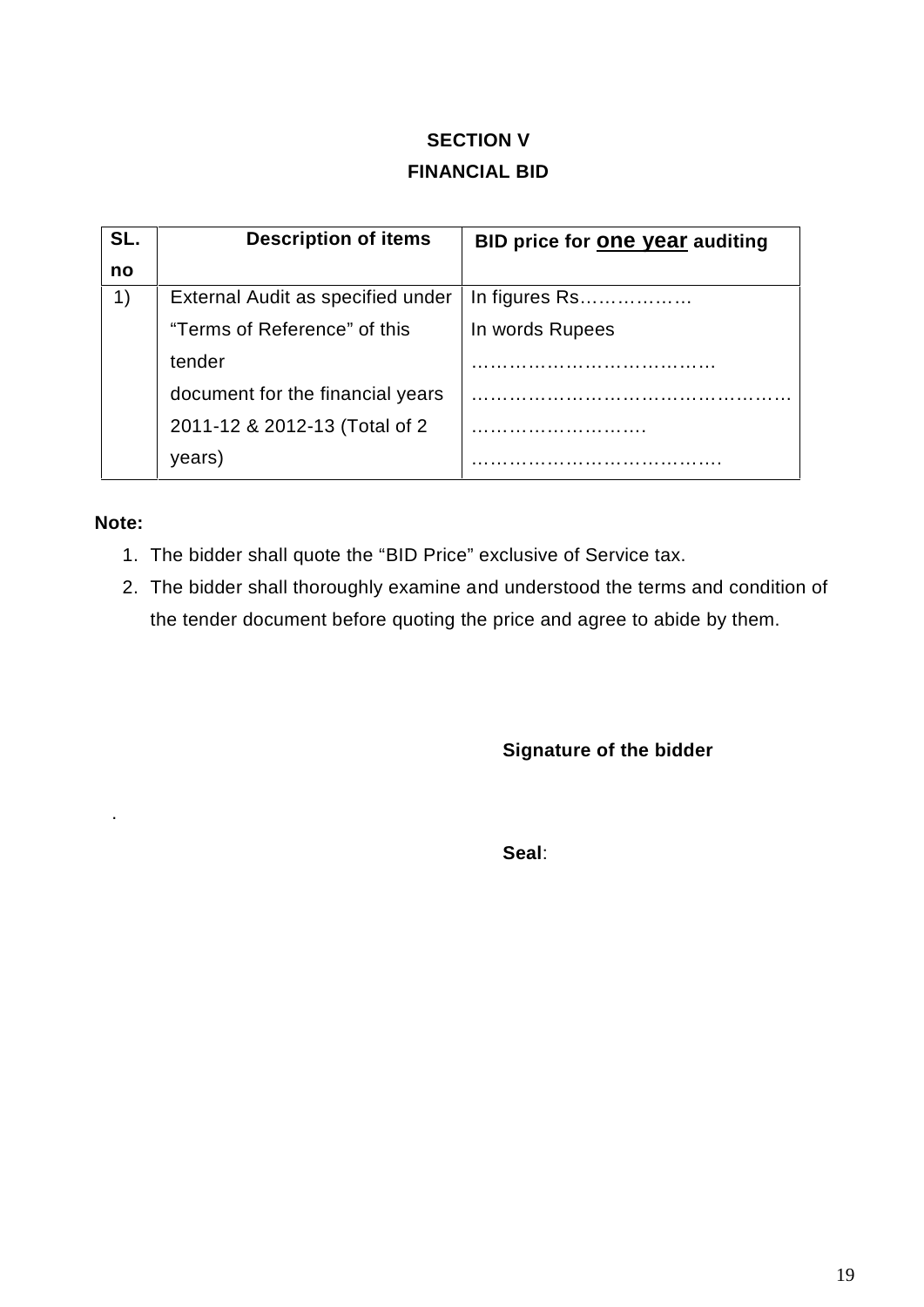| SL.NO.       | NAME OF THE DISTRICT | DPMU OFFICE LOCATED AT |  |  |
|--------------|----------------------|------------------------|--|--|
| $\mathbf{1}$ | $\overline{2}$       | 3                      |  |  |
| 1            | Srikakulam           | Srikakulam             |  |  |
| 2            | Vizianagaram         | Vizianagaram           |  |  |
| 3            | Visakhapatnam        | Visakhapatnam          |  |  |
| 4            | East Godavari        | Kakinada               |  |  |
| 5            | West Godavari        | Eluru                  |  |  |
| 6            | Krishna              | Vijayawada             |  |  |
| 7            | Guntur               | Guntur                 |  |  |
| 8            | Prakasham            | Ongole                 |  |  |
| 9            | <b>Nellore</b>       | <b>Nellore</b>         |  |  |
| 10           | Chittoor             | Tirupathi              |  |  |
| 11           | Ananthapur           | Ananthapur             |  |  |
| 12           | Kadapa               | Kadapa                 |  |  |
| 13           | Kurnool              | Kurnool                |  |  |
| 14           | Khammam              | Khammam                |  |  |
| 15           | Warangal             | Warangal               |  |  |
| 16           | Adilabad             | Adilabad               |  |  |
| 17           | Nizamabad            | Nizamabad              |  |  |
| 18           | Karimnagar           | Karimnagar             |  |  |
| 19           | Nalgonda             | Nalgonda               |  |  |
| 20           | Mahaboobnagar        | Mahaboobnagar          |  |  |
| 21           | Medak                | Sangareddy             |  |  |
| 22           | Rangareddy           | Rangareddy             |  |  |
| 23           | <b>GHMC</b>          | Hyderabad              |  |  |
| 24           | <b>GVMC</b>          | Visakhapatnam          |  |  |
| 25           | <b>VMC</b>           | Vijayawada             |  |  |

#### ANNEXURE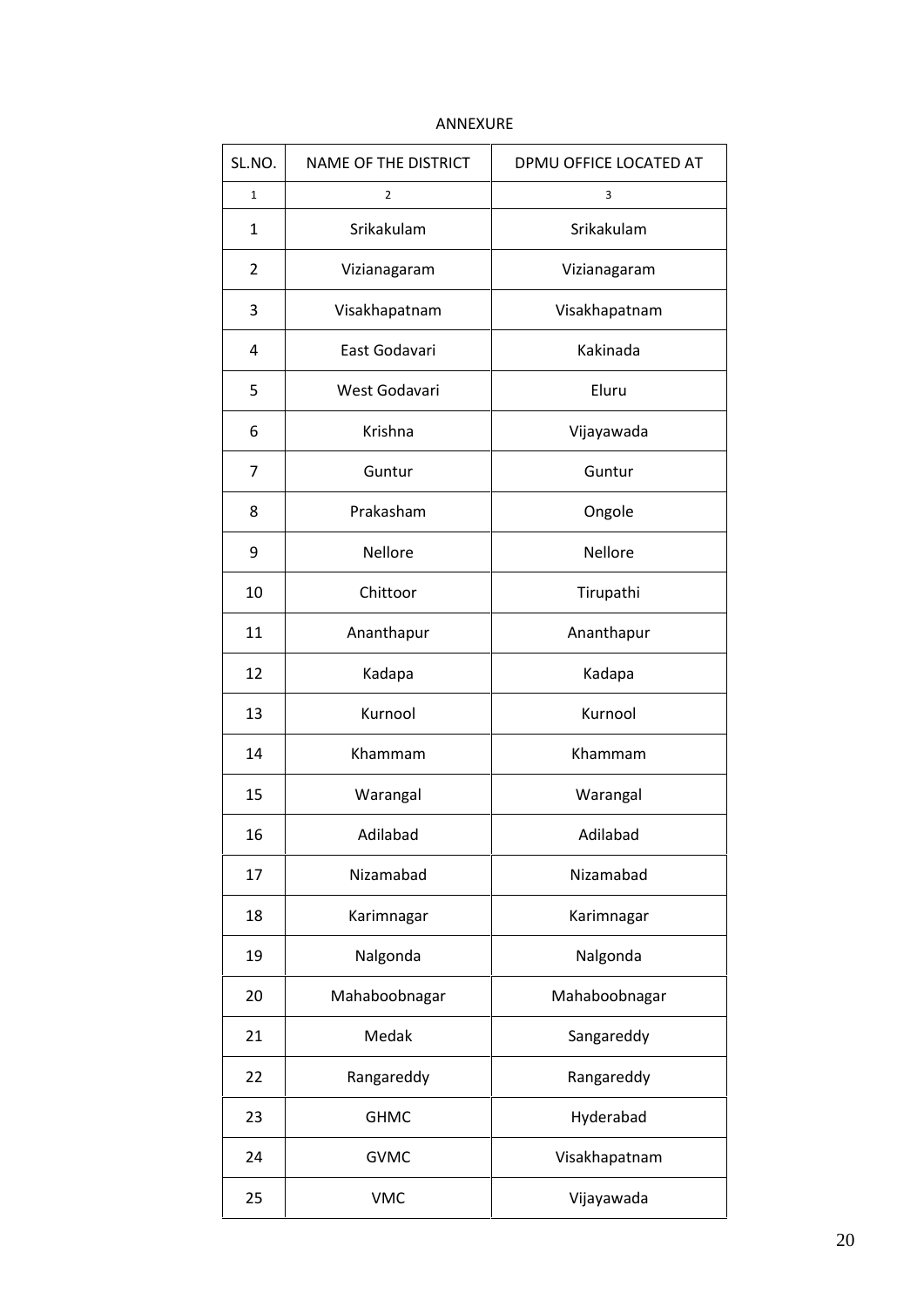# Terms of Reference MEPMA: IKP-URBAN Auditing of Accounts

#### **Background:**

Government have established a separate organisation named as "Mission for Elimination of Poverty in Municipal Areas (MEPMA)" for addressing urban poverty issues in a comprehensive manner in all Urban Local Bodies (ULBs) of Andhra Pradesh and the same is registered as a society under AP Societies Registration Act with Regd No.1120/2007. The activities of MEPMA are implemented in the name of "Indira Kranthi Patham - Urban" and it is in active phase of implementation with effect from 01.09.2007.

#### **VISION:**

All urban poor families will have improved quality of life by accessing services from all organizations through their own strong self reliant and self managed institutions.

#### **MISSION:**

To enable the urban poor particularly the poorest of the poor to eliminate poverty and vulnerability in a sustainable manner and improve their quality of life in urban areas.

#### **OBJECTIVE:**

To promote, strengthen and nurture self-sustainable institutions of the poor and through them, address all poverty issues like access to credit, financial freedom, health, disability and vulnerability.

#### **STRATEGY:**

- Building organizations of the poor
- Empowering the poor by building their capacities
- Establishing sensitive support mechanisms
- Ensuring participatory monitoring and evaluation systems
- Creating highly trained social capital at gross root level in all poverty aspects like health, education, livelihoods, vulnerability etc.
- Facilitating interface between Community Based Organizations (CBOs) of the poor and bankers/ constitution of Town Level Bankers committee with representative of poor in the committee
- Taking up livelihood programmes / skill development programmes on placement assured/market tie up basis.
- Facilitating formation of Community Based Organizations (CBOs) of the disabled persons at lane / poor settlement / town level and enabling vulnerable sections to live with more dignity and self respect
- Main streaming all the children into schools
- Establishing of resource centers at all levels for serving the needs of the poor
- Facilitating infrastructure improvement in slums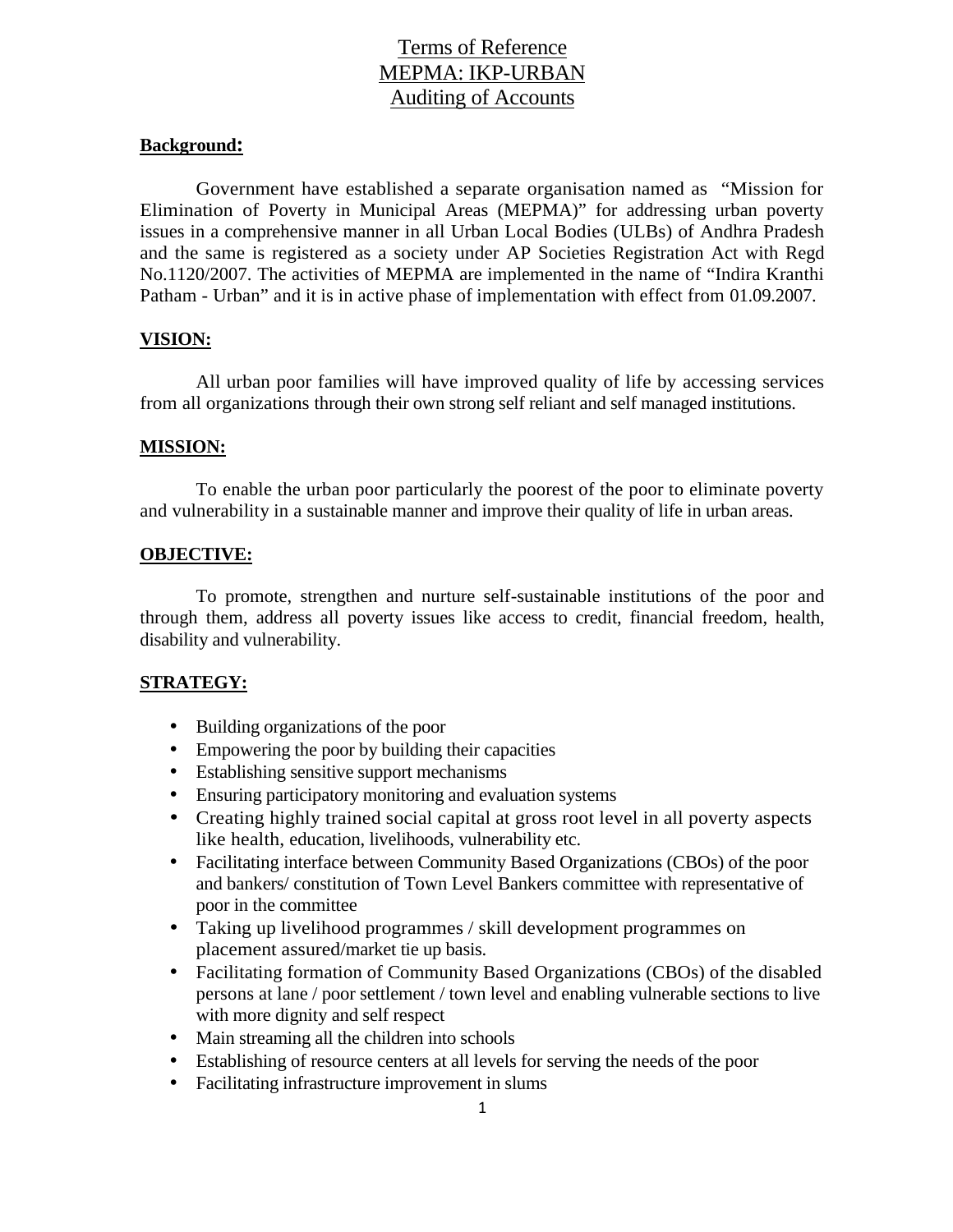- Facilitating housing for the poor
- Empowering the poor to be covered under social security system
- Taking up any program that empowers the poor and / or addresses the various issues related to poverty elimination and human development

#### **Schemes under MEPMA:**

#### **Swarna Jayanthi Shahari Rojgar Yojana (SJSRY):**

#### **Objective of SJSRY:**

Addressing urban poverty alleviation through gainful employment to the urban unemployed/under employed poor to set up self employment ventures (individual and group), with support for their sustainability or undertake wage employment. Supporting skill development & training programmes to enable the urban poor have access to employment opportunities opened up by the market or undertake self-employment; and Empowering the community to tackle the issues of urban poverty through suitable self managed community structures like NHGs/SHGs, NHC/SLFs and CDS/TLFs.

#### **Coverage:**

The target population under SJSRY is the urban poor - those living below the poverty line, as defined by the planning commission.

#### **Components:**

- USEP: Urban Self employment programme
- UWSP: Urban Women Self Help programme
- STEP-UP: Skill training for Employment Promotion amongst Urban poor (STEP-UP)
- UWEP: Urban Wage Employment Programme
- UCDN: Urban Community Development network Urban Community Development Network: Community structures, community development & empowerment
- The above component relies on establishing and nurturing community organizations and structures that facilitate sustained urban poverty alleviation.

The community structures include:

- SHG/NHG/T&C societies at lane level
- NHC/SLF at slum/ward level
- CDS/TLF at town level
- CDN at town level and informal sector associations, at town level Hoteliers associations, Doctors associations, lawyers associations etc.
- The community development staff working with the above structures like Nodal implementing agencies at state, dist/ULB level, COs/Pos/functional specialists etc.,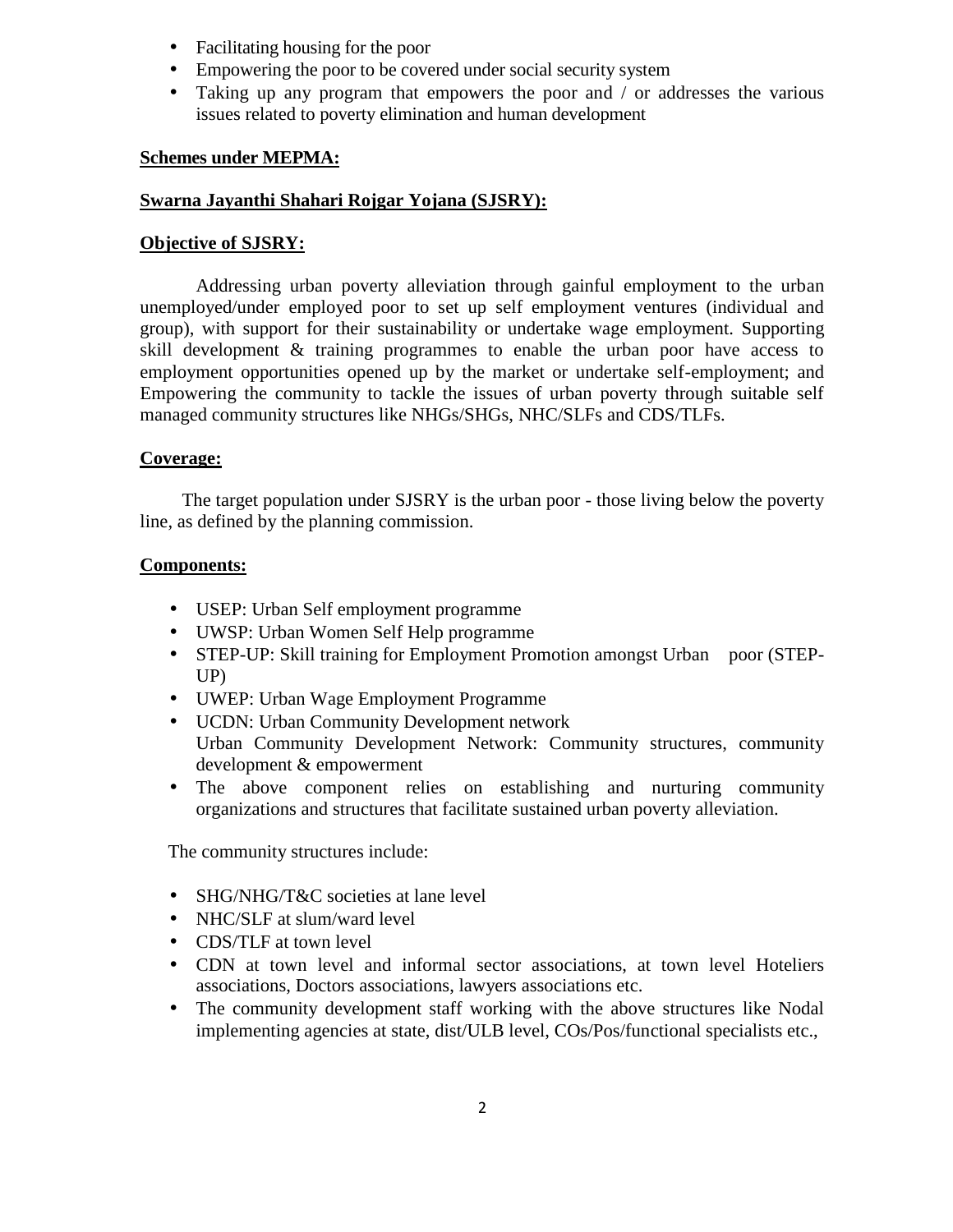#### **USEP:**

This component of SJSRY focuses on providing assistance to individual poor families for setting up of gainful self-employment ventures- Micro Enterprises. USEP ( Urban Self Employment Programme component under SJSRY - Addressing urban poverty alleviation through gainful employment to the urban unemployed/under employed poor to set up self employment ventures (individual and group),with support for their sustainability or undertake wage employment, would enable the community for economic upliftment.

The programme is applicable to all cities and towns on a whole town basis. As per the revised guidelines under SJSRY – 2009,

- The unit cost has been enhanced from Rs 50000/- to 2,00,000/- and
- Subsidy was enhanced from 15% subject to maximum of Rs 7500/- to 25% subject to maximum of Rs 50000/- of the project cost.
- Beneficiary contribution is 5% and bank loan is 70% out of the total cost.

The SHG (NHG) /SHGs of persons with disabilities, preferably senior best performing SHG, will take the applications under USEP for setting up economic activity fulfilling the following factors:

- 1. Beneficiary holding white ration card/income certificate issued by Thasildar.
- 2. Individual having the skill in that particular activity and
- 3. Selected unit is viable considering market demand for products

#### **UWSP:**

This Component will be having two sub-components:

- i. Assistance to groups of urban poor women for setting up gainful self-employment ventures - UWSP (Loan & Subsidy)
- ii. Revolving Funds for Self-Help Groups (SHGs) / Thrift & Credit Societies (T&CSs) formed by the urban poor women – UWSP (Revolving Fund).

#### **1. Urban Women Self-Help Programme (Loan & Subsidy):**

This scheme is distinguished by the special incentive extended to urban poor women who decide to set up self-employment ventures in a group as opposed to individual effort. Groups of urban poor women may take up an economic activity suited to their skill, training, aptitude, and local conditions. Besides generation of income, this group strategy will strive to empower the urban poor women by making them independent as also providing a facilitating atmosphere for self employment.

Under UWSP, an activity-focused area-specific approach will be adopted for setting up micro/group enterprises with emphasis on micro-finance. To be eligible for subsidy under this scheme, the UWSP group should consist of at least 5 urban poor women. Before starting an income-generating activity the group members must get to know each other well, understand the group strategy, and also recognize the strength and the potential of each member of the group. The group will select an organizer from amongst the members. The group will also select its own activity. Care should be exercised in the selection of activity because the future of the group will rest on the appropriateness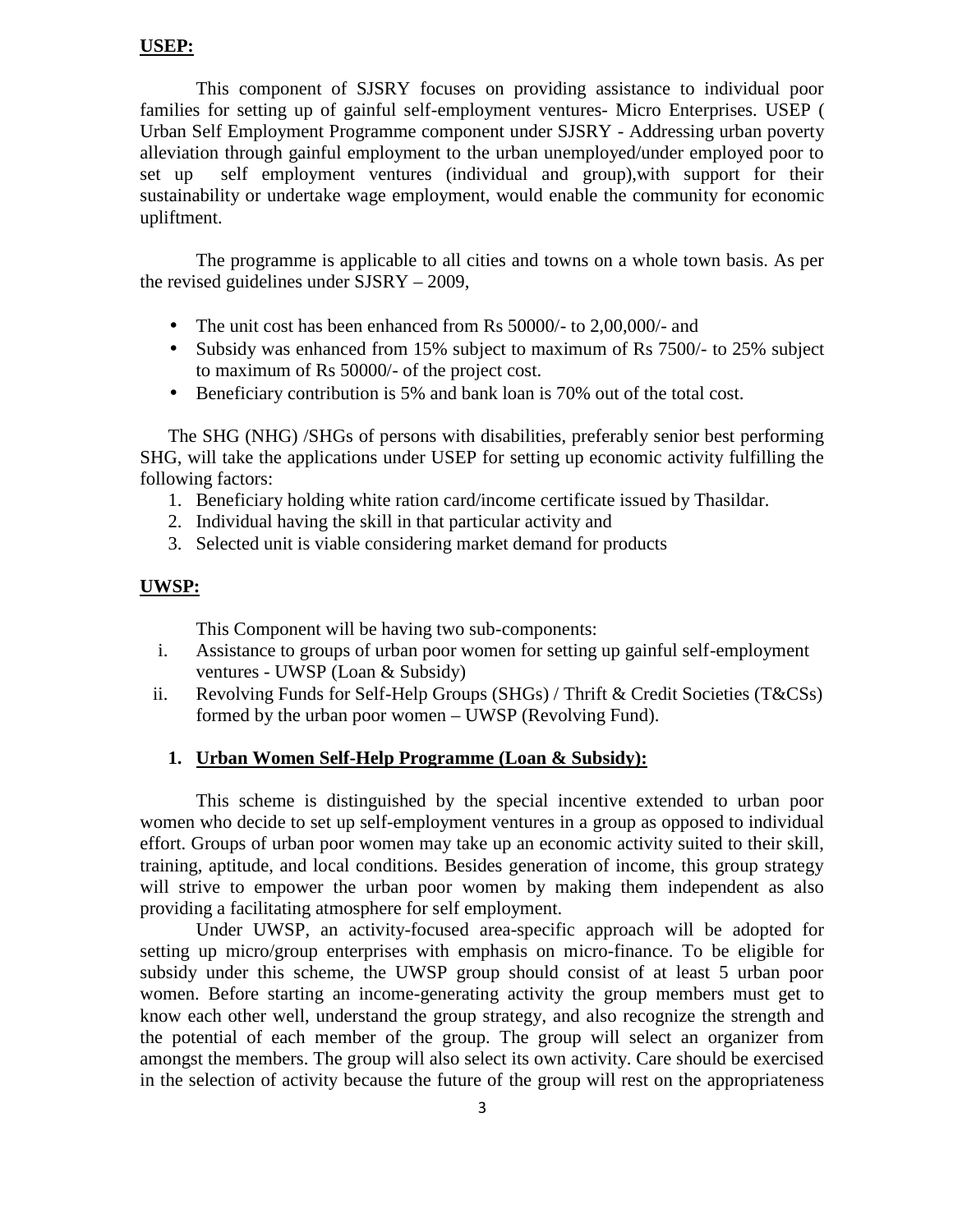of the selection. As far as possible, activities should be selected out of an identified shelf of projects for the area concerned maintained by the town Urban Poverty Alleviation Cell. In addition, every effort will be made to encourage the group to set itself up as a Self-Help Group or Thrift & Credit Society, mobilizing savings and credit.

For setting up group enterprises, the UWSP group shall be entitled to a subsidy of Rs. 3,00,000/- or 35% of the cost of project or Rs. 60,000/- per Member of the Group, whichever is less. The remaining amount will be mobilized as Bank Loan and Margin Money.

### **2. Urban Women Self-Help Programme (Revolving Fund):**

Where the UWSP group sets itself up as a Self-Help Group (SHG) / Thrift & Credit Society (T&CS), mobilizing savings and credit in addition to its other entrepreneurial activities, the SHG/T&CS shall also be entitled to a lumpsum grant of Rs. 25,000/- as Revolving Fund at the rate of Rs.2000/- maximum per member. This Revolving Fund shall be available to a simple Self-Help Group / Thrift & Credit Society also, even if the society is not engaged in any project activity or enterprise under UWSP. This fund is meant for the use of the SHG/T&CS for purposes such as:

- i. Purchases of raw materials and marketing;
- ii. Infrastructure support for income generation and other group activities;
- iii. One-time expense on child care activity. Recurring expenses like salary for staff etc. will not be permissible;
- iv. Expenses not exceeding Rs.500/- to meet travel costs of group members for visit to banks, town UPA Cell etc;
- v. Where an individual member of a Thrift & Credit Society / Self-Help Group saves at least Rs.500/- in a fixed deposit for 12 months with the society, she will be entitled to a subsidy of Rs.30 to be paid on her behalf towards a health/life/accident/any other insurance scheme for herself. Moreover, in cases where the member saves at least Rs.750 in a fixed deposit in 12 months, she will be entitled to a subsidy of Rs.60, at the rate of Rs.30 for the member herself and either Rs.30 for her husband towards health/life/accident/any other insurance or Rs.30 for any minor girl child in her family for health/accident insurance. This expense may also be debited to the revolving fund; and
- vi. Any other expense allowed by the State/ULB as being necessary in the society or group's interest based on guidelines.
- vii. A Self-Help Group / Thrift and Credit Society under UWSP shall be entitled for payment of revolving fund not earlier than one year after its formation. In other words, only such a body, in existence and functioning for at least one year, shall be eligible for payment of the revolving fund.
- viii. Federations of SHGs/T&CS at the cluster/ward/city level will need to be registered for channelisation of Revolving Fund, bank credit etc. States/UTs will issue guidelines prescribing eligibility criteria for receipt of revolving fund benefits by groups.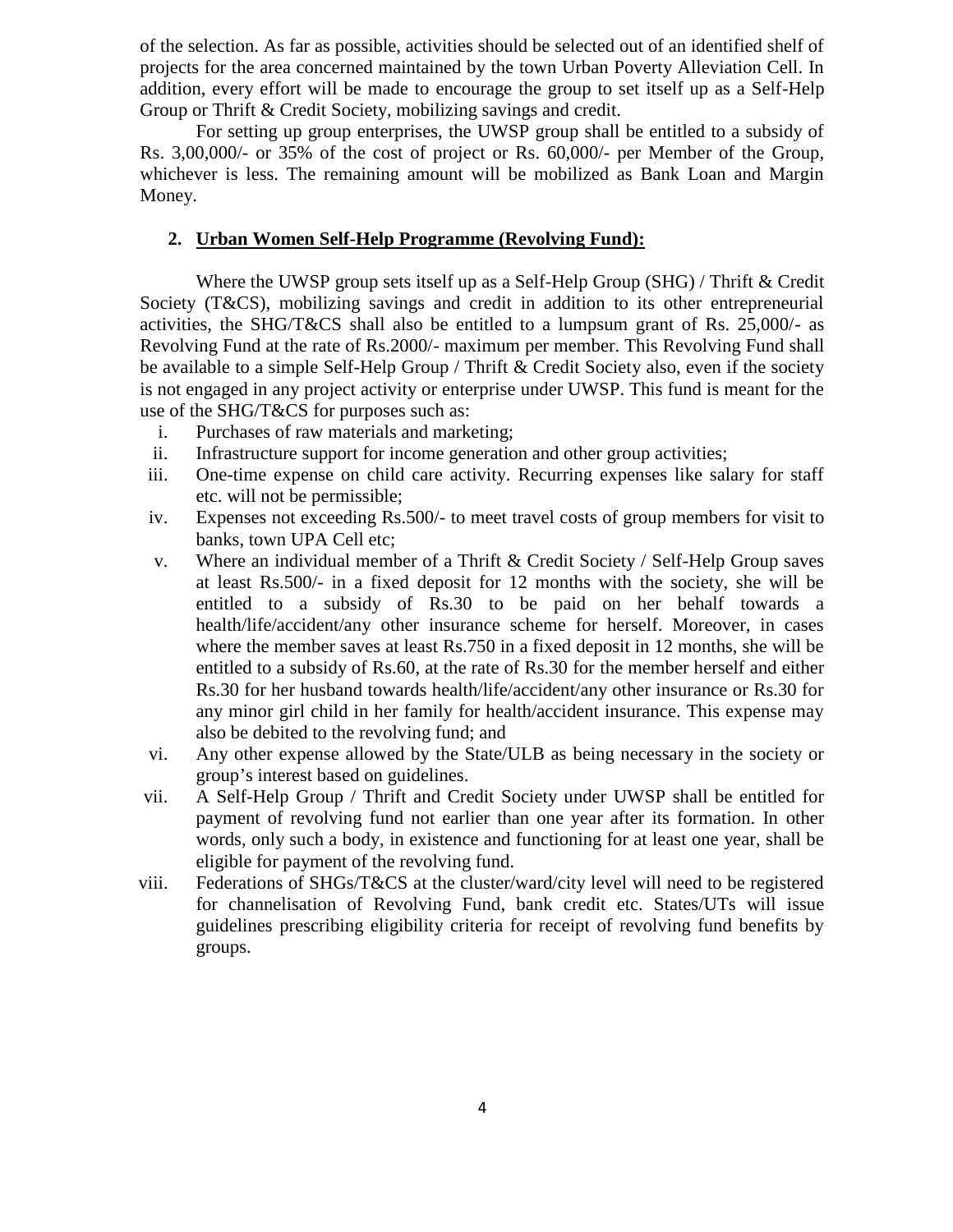#### **STEP-UP:**

This component of SJSRY will focus on providing assistance for skill formation/up gradation of the urban poor to enhance their capacity to undertake self-employment as well as access better salaried employment.

Like USEP, STEP-UP will target the urban population below poverty line, as defined by the Planning Commission from time to time. The percentage of women beneficiaries under STEP-UP shall not be less than 30%. SCs and STs must be benefited at least to the extent of the proportion of their strength in the city/town population below poverty line (BPL). A special provision of 3% reservation should be made for the differently-abled, under this programme. In view of the Prime Minister's New 15-Point Programme for the Welfare of Minorities, 15% of the physical and financial targets under the Skill Training for Employment Promotion amongst Urban Poor (STEPUP) at the national level shall be earmarked for the minority communities.

STEP-UP intends to provide training to the urban poor in a variety of service, business and manufacturing activities as well as in local skills and local crafts so that they can set up self employment ventures or secure salaried employment with enhanced remuneration. Training should also be imparted in vital components of the service sector like the construction trade and allied services such as carpentry, plumbing, electrical and also in manufacturing low-cost building materials based on improved or cost-effective technology using local materials.

#### **UWEP:**

This programme seeks to provide wage employment to beneficiaries living below the poverty line within the jurisdiction of urban local bodies by utilising their labour for construction of socially and economically useful public assets. These assets may be Community Centres, Storm water Drains, Roads, Night Shelters, Kitchen Sheds in Primary Schools under Mid-day Meal Scheme and other community requirements like Parks, Solid Waste Management facilities, as decided by the community structures themselves.

The Urban Wage Employment Programme (UWEP) will be applicable only to towns/cities with population upto 5 Lakhs, as per the 1991 Census. UWEP will provide opportunities for wage-employment, especially for the unskilled and semi-skilled migrants/residents by creation of community assets. Special emphasis will be on the construction of community assets in low-income neighborhoods with a strong involvement and participation of local communities.

The material: labour ratio for works under this programme shall be maintained at 60:40.However, States/UTs can relax this material : labour ratio up to 10% (either way), wherever absolutely necessary. The prevailing minimum wage rate, as notified from time to time for each area, shall be paid to beneficiaries under this programme.

#### **INFORMATION, EDUCATION & COMMUNICATION (IEC):**

At the State level also, States/UTs can utilise up to 3% of their total annual allocation, for IEC activities, including research  $\&$  training, seminars and workshops, Slum/BPL/ Livelihoods surveys, support to dedicated cells to look after IEC activities in the State Nodal Agency, State Resource Centres / Training Institutes, market research, evaluation studies, publicity of the Scheme etc. However, care shall be taken by the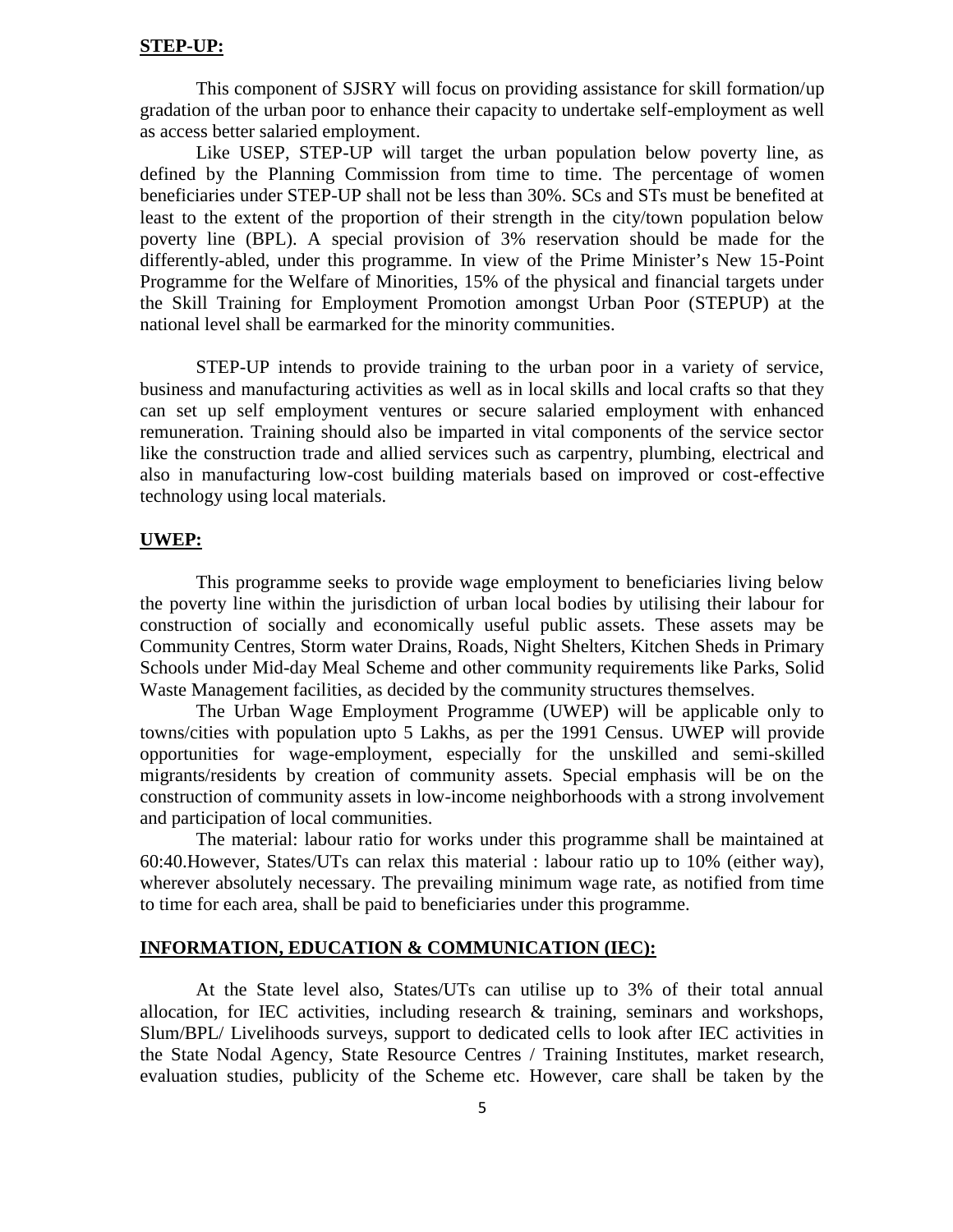States/UTs to ensure that full use is made of the materials made available by the Ministry of Housing & Urban Poverty Alleviation and the recognized national institutions in this regard. Community-based Organizations and Non-Government Organizations may be involved appropriately in the IEC activities under SJSRY

### **PROGRAMME IMPLEMENTATION - ADMINISTRATIVE & OTHER EXPENSES (A&OE):**

States/UTs shall seek to minimize unproductive expenditures. A total of 5% of the State/UT allocation under SJSRY can be utilized / distributed to administrative units and implementing agencies for A&OE purpose. However, convergence at the local level of all Central/State Government programmes concerning the urban poor and pooling of A&OE funds from all schemes targeted at the urban poor may be carried out so as to have sufficient A&OE funds to meet the establishment costs of city/town UPA Cells and other required expenses.

#### **Pavala Vaddi (PV):**

This unique scheme of reimbursement of interest to Self Help Groups which are prompt in repayment was introduced by the Govt. of A.P. from 01-07-2005. Under this scheme all Self Help Groups which have availed loans up to Rs.5.00 lakhs and repay the EMIs regularly without any default are entitled for an interest subsidy. This interest subsidy is over and above 3% of the rate of interest charged by different Banks under SHG Bank Linkage. MEPMA has so far disbursed Rs.334.00 Cr towards Pavala Vaddi reimbursement scheme.

#### **Vaddi Leni Runalu (VLR):**

Vaddi Leni Runalu is yet a first of its kind scheme introduced by the Govt. of A.P, which is a more refined version of Pavala Vaddi scheme. Vaddi Leni Runalu, popularly known as VLR is introduced w.e.f 01-01-2012 to all the Urban Self Help Groups availing Bank Linkage up to Rs.5.00 lakhs. Under this scheme, the SHGs who pay the monthly EMIs regularly and which do not have any over dues are eligible for 100% interest subsidy. Govt. has envisaged a procedure wherein when the principal is paid every month regularly by the SHGs within one week from the due date, the actual interest debited by the Bank will directly be credited to their loan account Online.

#### **Rajiv Awas Yojana (RAY)**

Rajiv Awas Yojana (RAY) is a flag ship programme of GoI launched by the President of India for 'Slum-free India' with an objective that every citizen living in slums will have access to basic civic and social services and decent Housing and for developing strategies to prevent future growth of slums.

- **1. Duration:** RAY will be in two phases: Phase-I for two years (2011-13) for piloting and Phase-II in a Mission Mode (2013-17).
- **2. Scope:** To develop all slums in a holistic and integrated way and to create new affordable housing stock.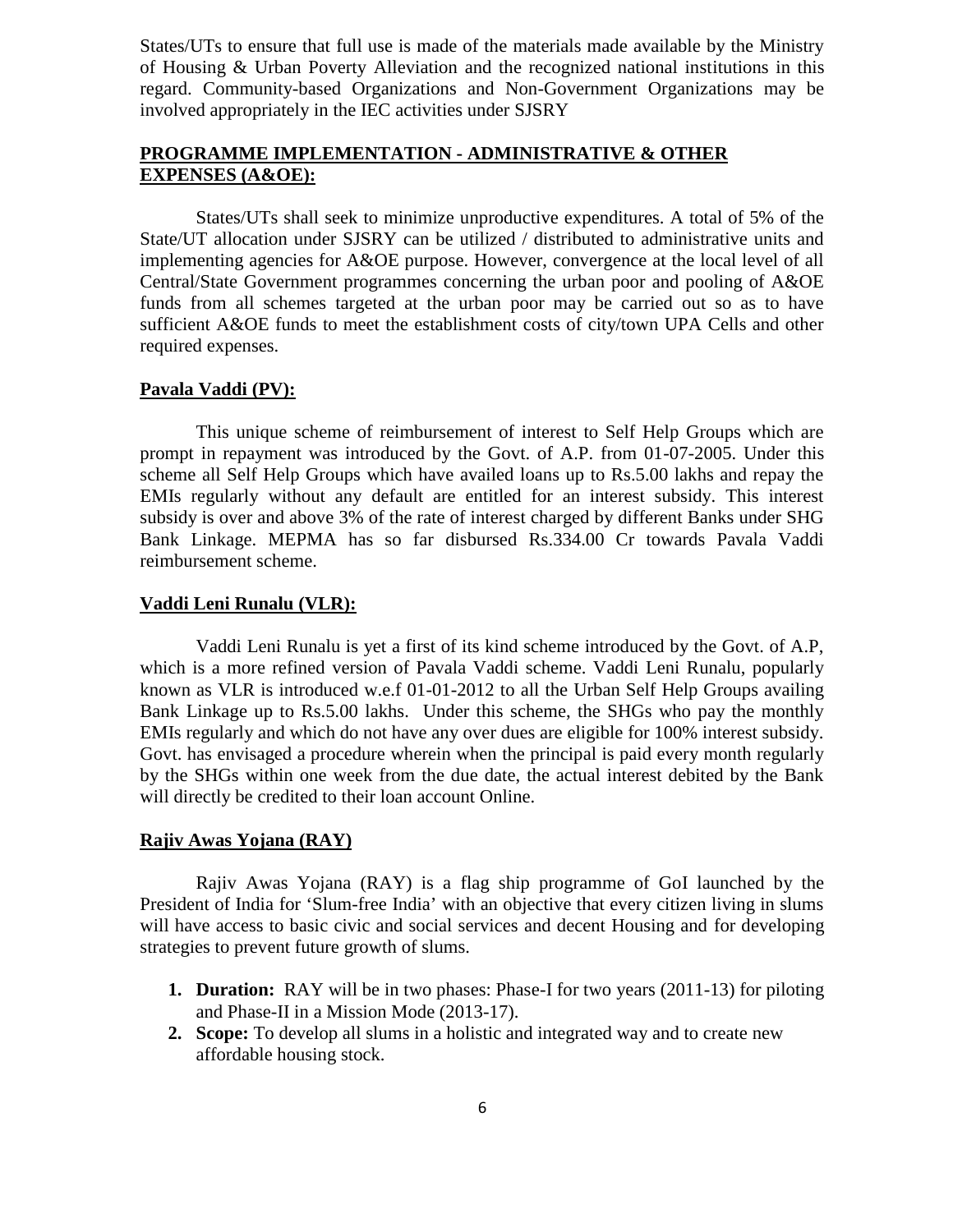#### **3. Funding Pattern:**

#### **a) Environ mental and social infrastructure**

| GoI share                | :50%                   | Fixed    |  |
|--------------------------|------------------------|----------|--|
| GoAP share               | $: 20\%$ minimum       | Flexible |  |
| ULB share                | $: 0 \text{ to } 30\%$ | Flexible |  |
| Beneficiary share        | $:$ Nil                | Fixed    |  |
| b) Housing               |                        |          |  |
| GoI share                | $:50\%$                | Fixed    |  |
| GoAP share and ULB Share | : $38\%$ to $40\%$     | Flexible |  |
| Beneficiary share *      | $: 10\%$ to 12% min    | Flexible |  |

**\***(in no case more than 25% of his/her monthly household income). Minimum beneficiary share of 12% (10% in case of SC/ST/BC/OBC/PH and other weaker sections).

#### **OTHER INITIATIVES UNDER MEPMA:**

#### **Social Security:**

- **Vision:** The Govt. of Andhra Pradesh envisages that even the poorest of the poor deserve to have access to relevant and affordable insurance and social security nets by protecting from risks on death/disability and to secure dignified life to women.
- **Mission:** Is to empower the Self Help Groups and the Community Based Organizations (CBOs) to play an active role in the implementation of Social Security interventions, to reduce people's vulnerabilities through diversified social security measures to protect their income and asset base, by creating an enabling environment for self management by the community itself with appropriate project facilitation.

#### **Schemes and benefits:**

#### 1. **Dr.Y.S.R.AbhayaHastham**:

It is a co-contributory pension scheme for SHG women exclusively introduced by the Government of Andhra Pradesh- first of its kind in the country with an objective to provide income and social security to all women SHG members to enable them to lead secure life with dignity in old age. All women who are members of SHGs, in urban areas, promoted by MEPMA, above 18 years of age are eligible. A total of 2.24 Lakhs SHG women are enrolled in Abhaya Hastham in 2009-10 and 1.7 Lakhs eligible SHG members are enrolled in 2012-13.

#### **Contribution:**

Member can make a minimum contribution of Rs.365/- per annum and state Govt. would contribute Rs.365/- per annum. Members above the age of 50 years along with their regular contribution will have to ensure that they contribute minimum of 10 years worth contribution (Rs.3650/-)by the age of 60, so as to become eligible to draw pension and 19,253 eligible women are getting pensions till date.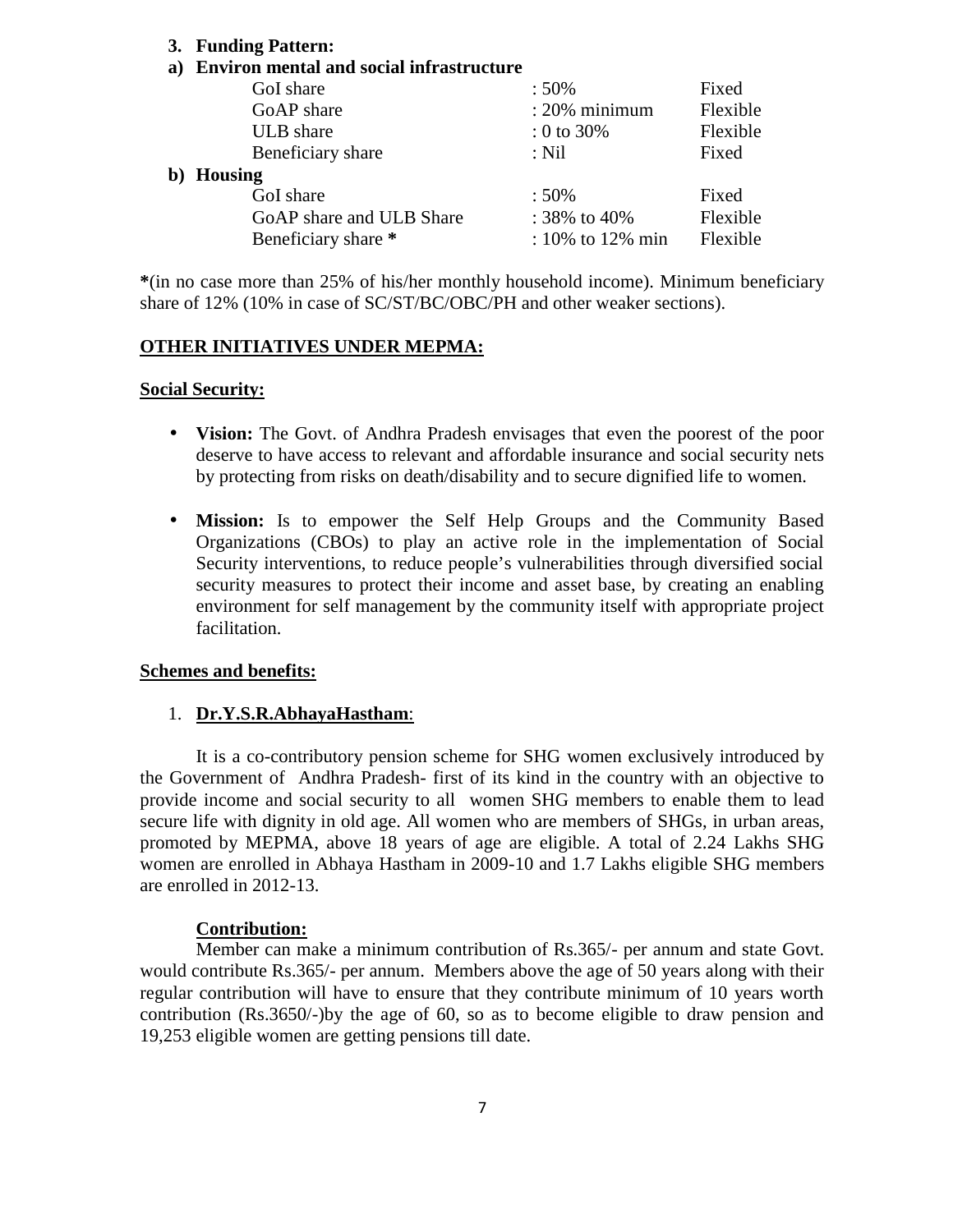#### **Benefits:**

- 1. Each member would become eligible for minimum monthly pension of Rs.500/- or above, subject to fulfillment of conditions to be prescribed on crossing the 60 years of age, depending on the number of years of contribution and quantum of contribution made by the member.
- 2. All women 18 to 59 years enrolled under Abhaya Hastham are by default become the members of JBY Scheme and they would be entitled to receive insurance and scholarship benefits as applicable in JBY.
- 3. On death of the subscriber during the contributory phase (less than 60 years) the available contributions of the subscriber and Governments co-contribution along with accrued earnings on such contributions shall be transferred to the nominee of the subscriber and also the insurance benefit would be transferred to the nominee.
- 4. On death of the member during the pension payout phase (60+years), the available contributions of the subscriber and the Governments co-contribution along with accrued earnings shall be transferred to the nominee of the subscriber.

#### **2. Jana sree Bima Yojana:**

It is a Group Insurance scheme for BPL families administered by LIC of India.

#### **Eligibility:**

All SHG women who are not covered under Abhayahastham are eligible in this scheme. The SHG members and Domestic Workers, Rickshaw pullers and self employed physically handicapped persons were enrolled in this scheme.

#### **Contribution:**

Total premium is Rs.200/- of which Rs.100/- is paid by the beneficiary and Rs.100/- is paid by the GOI. Each member shall pay Rs.15/- towards service charges to respective ZillaSamakyas in addition to the premium mentioned above.

#### **Benefits:**

| For natural death                         | $Rs.30,000/-$          |
|-------------------------------------------|------------------------|
| For accidental death/permanent Disability | $\text{Rs.75},\,000/-$ |
| For partial disability                    | $Rs.37,500/-$          |

Under **SHIKSHA SAHAYOG YOJANA**, a student study scholarship benefit of Rs.100/- per month is provided for the children of the JBY members, distributed in two phases  $\ddot{\text{o}}$  Rs.600/- studying between 9<sup>th</sup> to 12<sup>th</sup> standard including ITI.

#### **SOCIO-ECONOMIC AND CASTE CENSUS – 2011 URBAN (SECC):**

The Government of India launching many welfare schemes for the benefit of the poor people in the country. An Expert group Committee constituted by the GOI has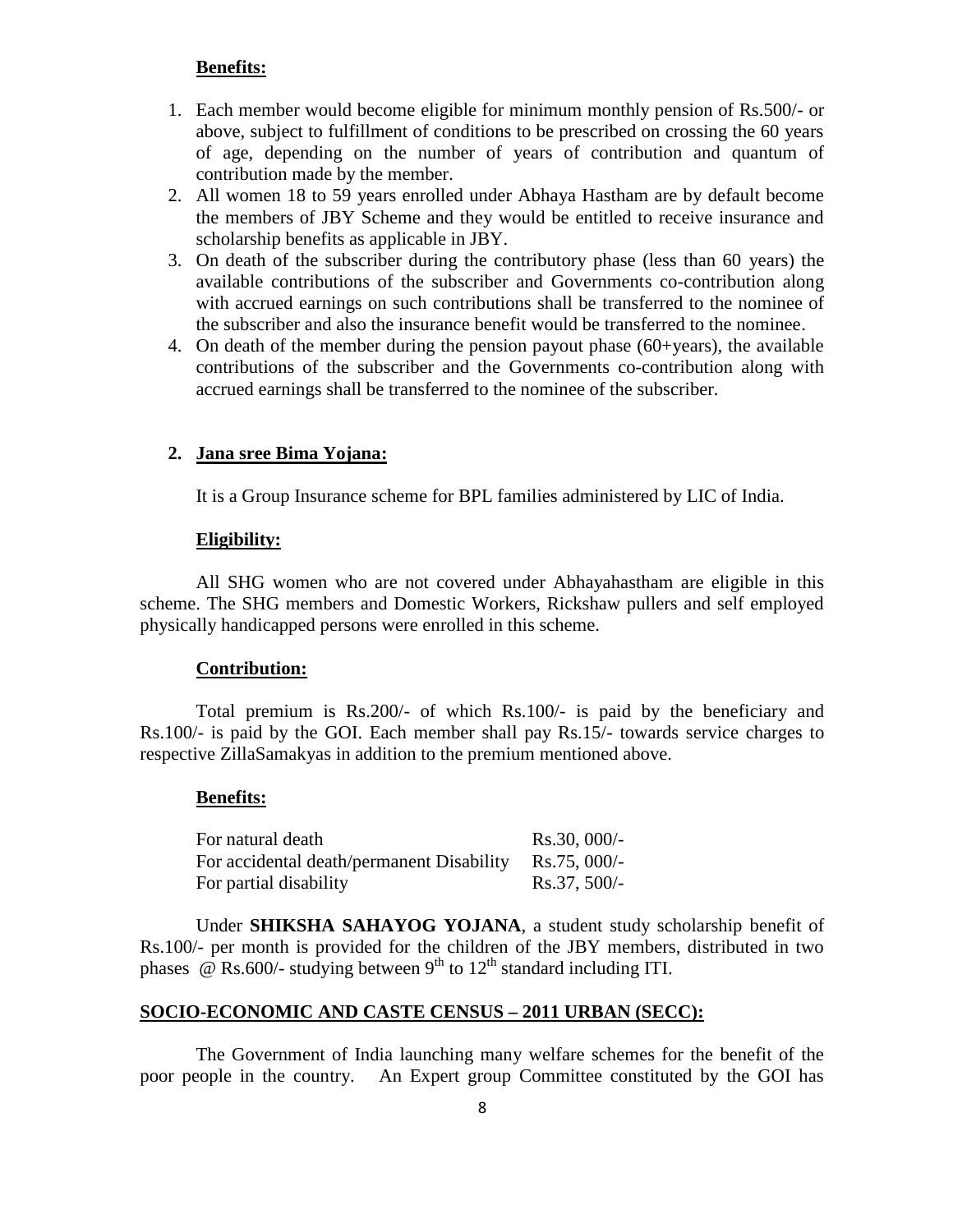suggested the methodology to conduct the Socio-Economic and Caste Census (SECC) in urban areas across the country. The SECC, 2011 is being conducted through a comprehensive door to door enumeration. The Ministry of Rural Development is the Nodal agency at National level for implementing the SECC in co-ordination with Ministry of Housing and Urban Poverty Alleviation, the Registrar General and Census Commissioner, India and the State Governments. This is the first time such a comprehensive exercise using technology is being carried out in both rural and urban areas in the country with technical and financial support from the Government of India.

The SECC will have three important outcomes viz., (i) the SECC, 2011 will rank households based on their socioeconomic status, so that State/Union Territory Governments can objectively prepare a list of families living below the poverty line in rural and urban areas, (ii) it will make available authentic information on the caste-wise breakup of population in the country and (iii) it will provide the socio-economic profile of various castes.

This is the first time conducting this type of census in urban areas on par with rural. The SECC 2011 is being conducted through the Ministry of Rural Development as Nodal agency in co-ordination with Ministry of Municipal Administration in our State.

The Secretary to Government, Municipal Administration & Urban Development Department is the in charge for entire State to conduct SECC 2011 for urban. The Mission Director, MEPMA is the Nodal Officer for SECC 2011 in urban areas. The SECC is being conducted in 45000 EBs in 125 statutory towns (122 Urban Local Bodies and 3 Major Municipal Corporations - Hyderabad, Visakhapatnam and Vijayawada). The separate team is supporting the Nodal officer in monitoring the SECC activity in Urban areas.

The SECC activity is being taken up in four phases viz., i) Enumeration, ii) Supervisory verification, iii) Verification and Correction Module and iv) Draft list publication. At present the Verification and Correction Module process is in progress.

#### **(STEP-UP)/ Rajiv Yuva Kiranalu (RYK):**

The Livelihoods wing of MEPMA facilitates placement linked skill trainings to the urban youth in the sectors where there is potential for placement in the concerned urban areas.

The training programmes will be conducted through the professional training agencies which have good infrastructure facilities and placement network with the industry.

STEP-UP is the major programme under SJSRY of GoI and MEPMA is implementing this programme from its inception year 2007-08

The identification of the beneficiary will be done by a special drive initiated in all the ULBs with the Community Resource Persons (CRPs) through SHGs.

The Government of Andhra Pradesh established Rajiv Education and Employment Mission of Andhra Pradesh implementing "Rajiv Yuva Kiranalu" planned to provide 15 lakhs jobs by 2015. MEPMA is one of the Sub-Missions of REEMAP.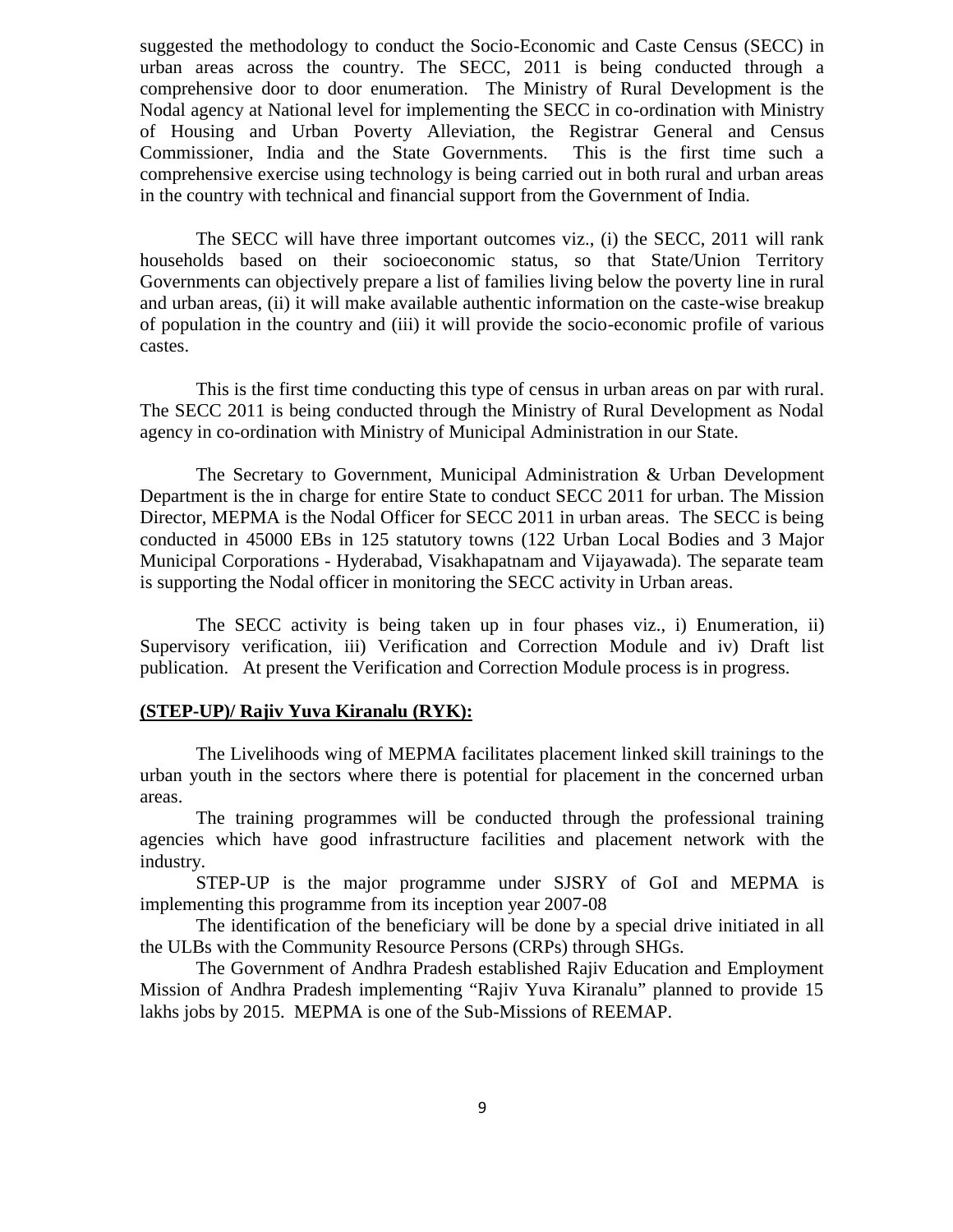| <b>Years</b> | 2007-08 | 2008-<br>09 | 2009-10 | 2010-11 | 2011-12 | 2012-13 | <b>Total</b> |
|--------------|---------|-------------|---------|---------|---------|---------|--------------|
| Trained      | 17606   | 47357       | 24255   | 21028   | 61402   | 49754   | 221402       |
| Placed       | 13434   | 34235       | 18124   | 16069   | 45487   | 27635   | 154984       |

#### **Government Budget (SALARIES):**

To supervise and effective functioning of all the above mentioned schemes and initiatives of MEPMA staff have been deputated on deputation basis from Government Service & Out Sourcing Service. Government has provided Budget to meet the Salaries, remuneration of the outsourcing employees and other office expenses.

#### **Activities taken up by MEPMA:**

Mission for Elimination of Poverty in Municipal Areas (MEPMA) came into existence in the year 2007. Governing body headed by Hon'ble Chief Minister, and Executive Committee headed by Secretary, MA & UD.

#### **Urban Poverty Profile of AP:**

| $\bullet$ | Urban Population as per 2011 censes - | 286 lakhs    |
|-----------|---------------------------------------|--------------|
| $\bullet$ | No. of ULBs                           | 183          |
| $\bullet$ | No. of Slums                          | 7520         |
| $\bullet$ | <b>Slum Population</b>                | 100 lakhs    |
| $\bullet$ | No. of SHGs                           | $3.10$ lakhs |
| $\bullet$ | No. of SLFs                           | 9485         |
| $\bullet$ | No. of TLFs                           | 220          |

#### **Activities of MEPMA:**

| <b>Scheme</b> | Name of the programme / component       | So far achieved    | <b>Target for</b><br>2013-14 |
|---------------|-----------------------------------------|--------------------|------------------------------|
| SJSRY         | UCDN-Formation $\&$ Strengthening of    | 3.10 Lakhs         | 3000                         |
|               | CBOs - Self Help Groups(SHGs)           |                    |                              |
|               | Slum Level Federations (SLFs)           | 9485               | 500                          |
|               | Town Level Federations (TLFs)           | 220                | 20                           |
|               | <b>SHG Bank Linkage</b>                 | <b>Rs.8900 Crs</b> | <b>Rs.2100 Crs</b>           |
|               | Social Security -Abhaya Hastham (No.    | 2.28               | 2.28                         |
|               | in Lakhs)                               |                    |                              |
|               | Janasree Bhima Yojana                   | 644000             | 1000000                      |
|               | USEP – Individual micro enterprises     | 43110              | 7212                         |
|               | $UWSP - Women Group$ enterprises        | 860                | 150                          |
|               | <b>STEP-UP / RYK - Placement linked</b> | 186782             | 105000                       |
|               | skill trainings                         |                    |                              |
|               | UWEP - Infrastructure to urban slums    | 381                | 59                           |
|               | (No. of CRCs)                           |                    |                              |
|               | Mahila Swasakthi Bhavans sanctions      | 133                | Completion of                |
|               |                                         |                    | sanctioned 133               |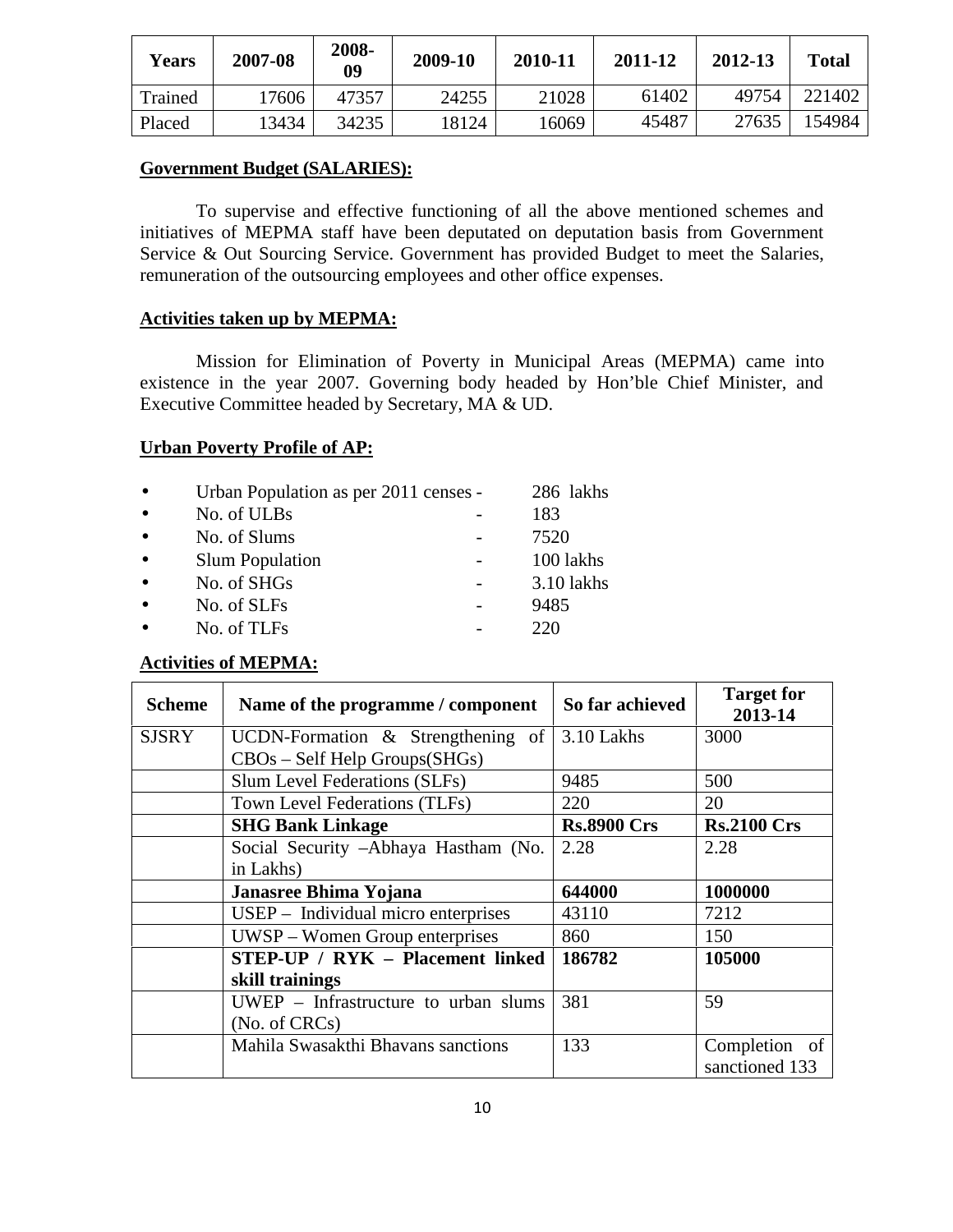### **Other activities:**

### **Community Health & Nutrition:**

 MEPMA's objective under this component is to empower the CBOs to build up their capacities on access of services on health and educate at individual and community level to maintain their quality of life in a sustained manner.

#### **Organizing and regulation of Street Vendors:**

- Based on GoI Street Vendors Policy 2009, MEPMA prepared draft AP Street Vendors' (Protection of Livelihood and Regulation of Vending) Act, 2011, and it is under consideration of the Govt.
- So far profiled 1.33 lakhs street vendors in all ULBs and it is going on.

### **MEPMA Bazaar:**

- Conducted MEPMA bazaar in 72 and 73 all India Industrial Exhibition with 100 stalls and 248 SHG entrepreneurs
- On the name of Swasakthi brand the SHGs products have been marketed throughout the state
- SHGs are also facilitated to exhibit their products during regional level exhibitions.

### **Rajiv Awas Yojana (RAY):**

- The Govt. of India has selected 11 ULBs in Phase I, mainly which have more than 3 lakh populations as per 2001 Census. (GHMC, GVMC, VMC, TMC, Kakinada, Rajahmundry, Guntur, Nellore, Kurnool, Warangal, Ramagundam).
- The DPRs for the following slums have been approved by CSMC.

| $(1)$ . | Keshava Nagar, GHMC    | Rs. 58.75 Cr. |
|---------|------------------------|---------------|
| (2).    | Surya Teja Nagar, GVMC | Rs. 11.31 Cr. |
| $(3)$ . | Dhall Mill Area, VMC   | Rs. 20.13 Cr. |
| $(4)$ . | NSC Bose Nagar, VMC    | Rs. 76.17 Cr. |

#### **Sthree Nidhi:**

- Government established Women Co-operative Federation to provide gap funding to SHGs with a corpus of Rs.1000 crores.
- Urban SHGs also permitted w.e.f. **April, 2012**
- 3 Directors out of 9 Directors are nominated from Urban SHGs
- Each eligible TLF shall deposit Rs.10.00 lakhs share capital and Rs.10, 000 towards membership fees.
- Each member is eligible to get loan up to Rs.25,000 and Rs.1,50,000 to the SHG
- 2308 SHGs availed an amount of Rs 1494.00 Lakhs.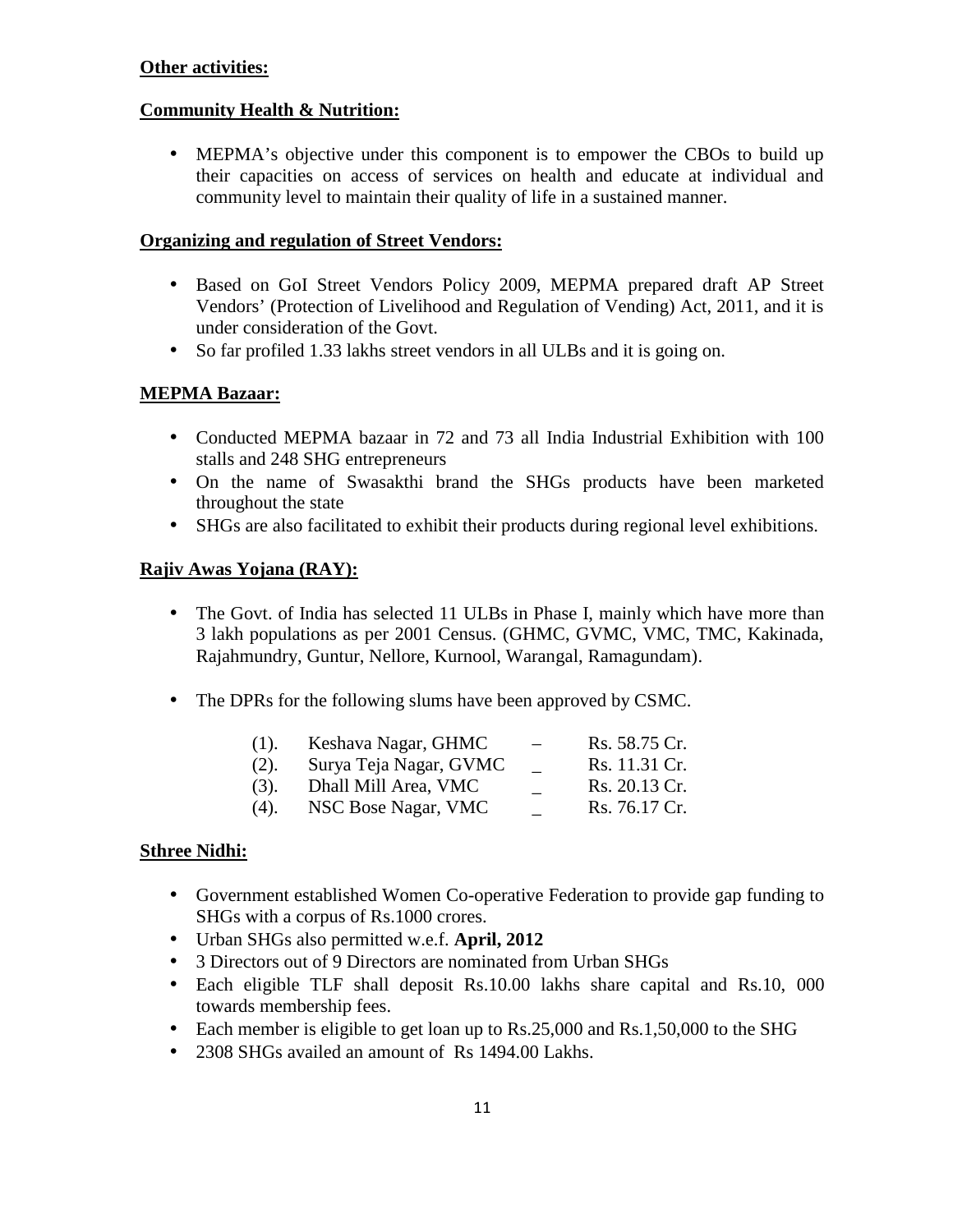### **Urban Statistics & HR Assessment (USHA):**

- To conduct survey and collect data of Urban statistics for Human Resource Assessment in all slums of ULBs having population 40,000 and above.
- In 2012-13 socio economic house hold survey in slums proposed to conduct in 75 ULBs with an estimated cost of **Rs.2.51 Crores**

### **Integrated Low Cost Sanitation (ILCS):**

- Nodal agency for release of funds to the various ULBs
- Proposal submitted to Government for construction of 6.44 lakhs latrines with an estimated cost of Rs.741.64 crores.

### **Socio Economic Caste Census (SECC), 2011:**

• SECC enumeration is taken up in all Statutory Towns (125 ULBs) and completed in 44985 (99.9%) EBs against 45016 EBs.

### **Purpose of Audit and Scope of Work:**

The main purpose of the audit is to confirm that:

- a. That the financial management systems are being followed effectively.
- b. Necessary systems are in place to ensure transparency and accountability of the aid money. All the components of the aid have been used for the intended purposes and have been properly accounted for.
- c. It is anticipated that towards this end the auditors will undertake the following:
- Check receipts and payment vouchers and ensure that all activities are duly authorized by executive committee/MD/PD
- Check entries in cash book and ensure monthly balances are arrived at;
- Check purchase and issues of stocks and ensure asset/inventory register;
- Check all advances issued and ensure that the advances are adjusted /settled on a regular basis. Preferably advances should be maintained at minimum levels and an advance register maintained;
- Check whether there is timely and frequent bank reconciliation?
- Any other checks considered necessary (e.g. the processes of awarding contracts, fair transparent competition etc.)
- The auditors should include in their reports comments on the present practice of maintenance of accounts and recommendations on how to improve the financial management function;
- To help the project in setting up a sound system to manage and monitor accounts;
- The auditors should visit all DPMUs to confirm that the financial systems are being followed. This should include looking at robustness and transparency of systems and mechanisms for transferring funds to DPMUs/ULBs and SHGs and monitoring the fund utilization.
- What information is available on fund utilization and allocations;
- Submit report within the target date;
- Check whether the MD/PD has certified claims: